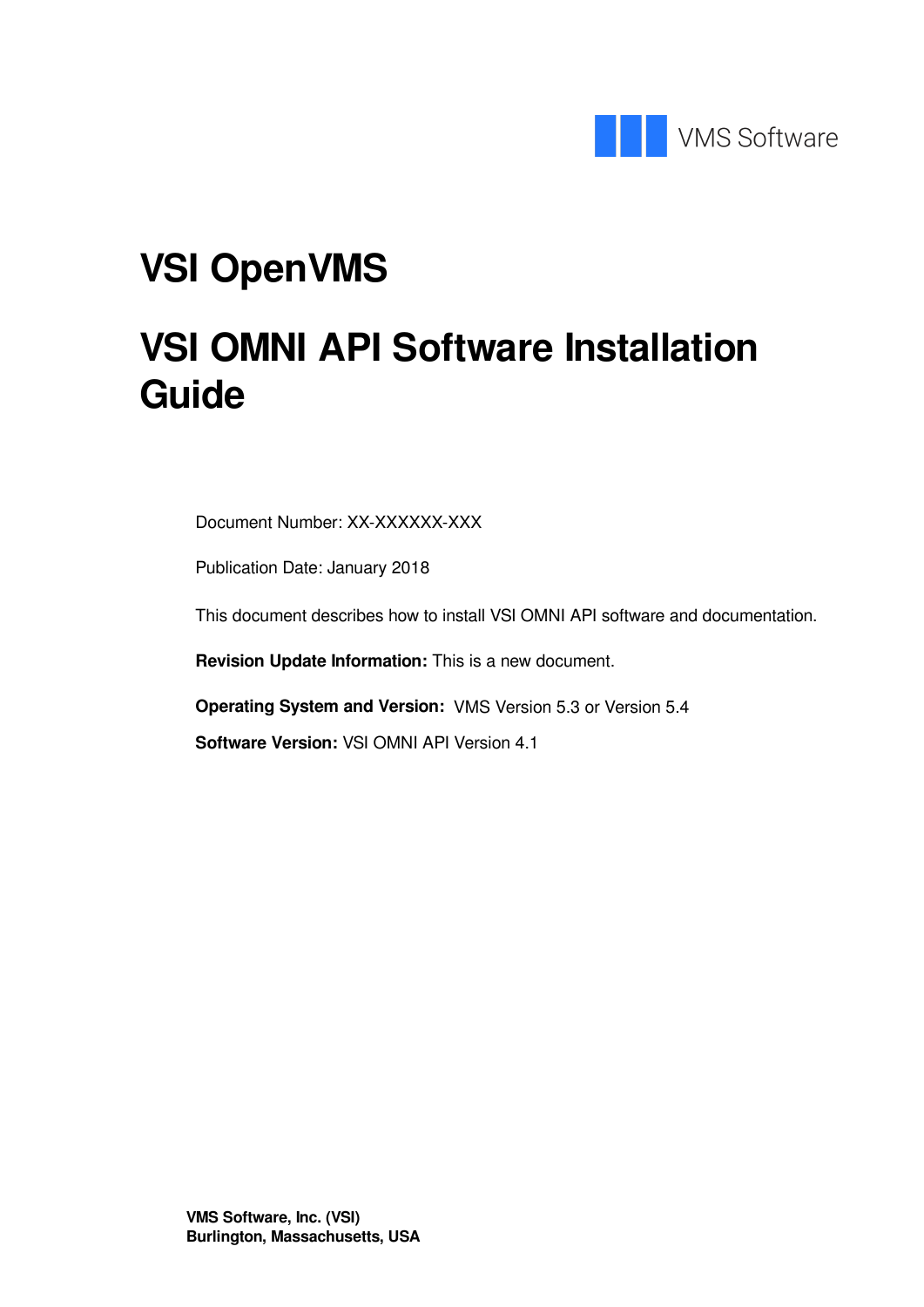### **VSI OMNI API Software Installation Guide**

**VMS Software** 

Copyright © 2018 VMS Software, Inc. (VSI), Bolton, Massachusetts, USA

### **Legal Notice**

Confidential computer software. Valid license from VSI required for possession, use or copying. Consistent with FAR 12.211 and 12.212, Commercial Computer Software, Computer Software Documentation, and Technical Data for Commercial Items are licensed to the U.S. Government under vendor's standard commercial license.

The information contained herein is subject to change without notice. The only warranties for VSI products and services are set forth in the express warranty statements accompanying such products and services. Nothing herein should be construed as constituting an additional warranty. VSI shall not be liable for technical or editorial errors or omissions contained herein.

HPE, HPE Integrity, HPE Alpha, and HPE Proliant are trademarks or registered trademarks of Hewlett Packard Enterprise.

Intel, Itanium and IA64 are trademarks or registered trademarks of Intel Corporation or its subsidiaries in the United States and other countries.

Java, the coffee cup logo, and all Java based marks are trademarks or registered trademarks of Oracle Corporation in the United States or other countries.

Kerberos is a trademark of the Massachusetts Institute of Technology.

Microsoft, Windows, Windows-NT and Microsoft XP are U.S. registered trademarks of Microsoft Corporation. Microsoft Vista is either a registered trademark or trademark of Microsoft Corporation in the United States and/or other countries.

Motif is a registered trademark of The Open Group

UNIX is a registered trademark of The Open Group.

The VSI OpenVMS documentation set is available on DVD.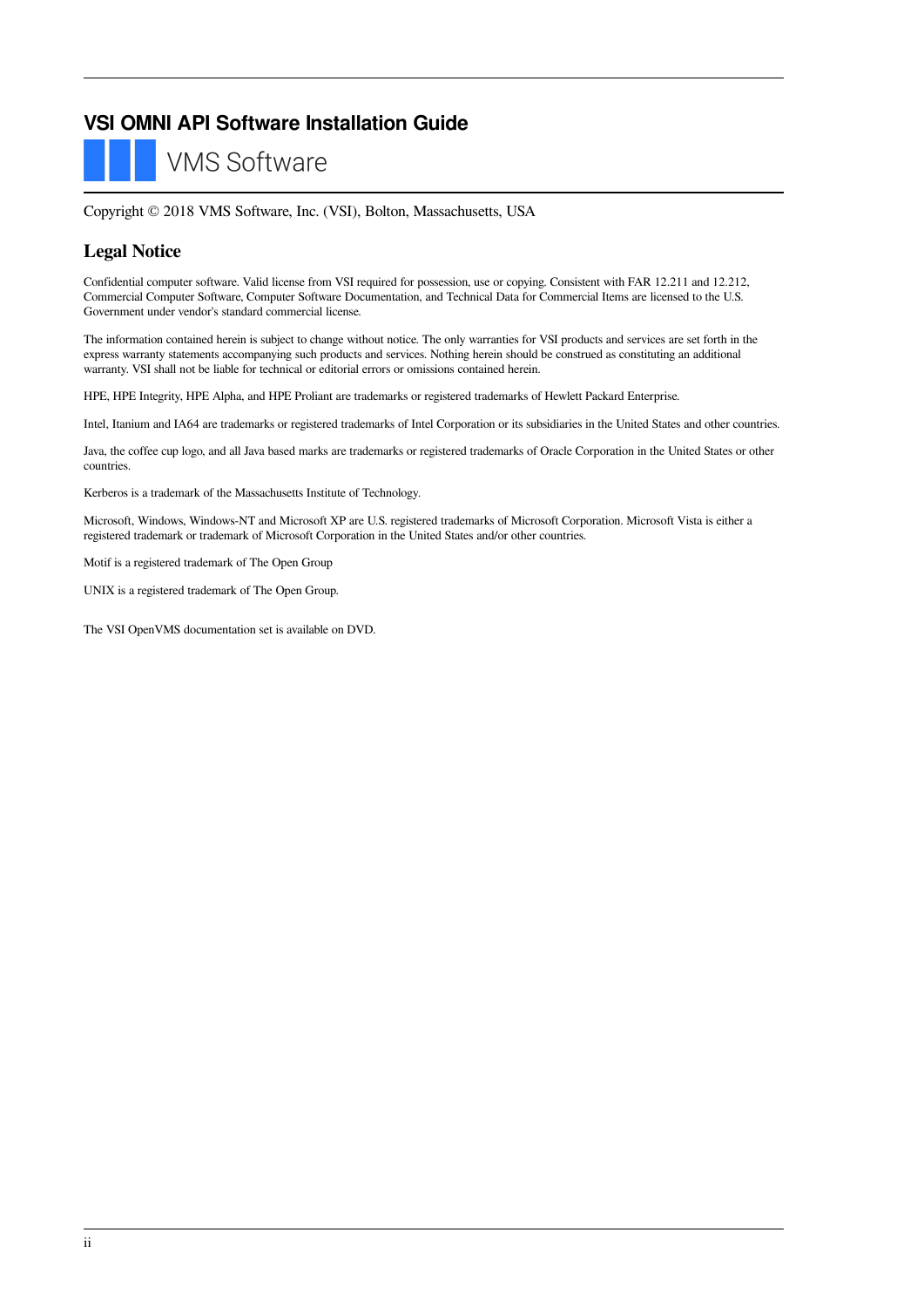| 4.6. VSI OMNI API Example Programs                                 |  |
|--------------------------------------------------------------------|--|
|                                                                    |  |
|                                                                    |  |
| Appendix A. VSI OMNI API Files Added or Modified on the System  19 |  |
|                                                                    |  |
|                                                                    |  |
|                                                                    |  |
|                                                                    |  |
|                                                                    |  |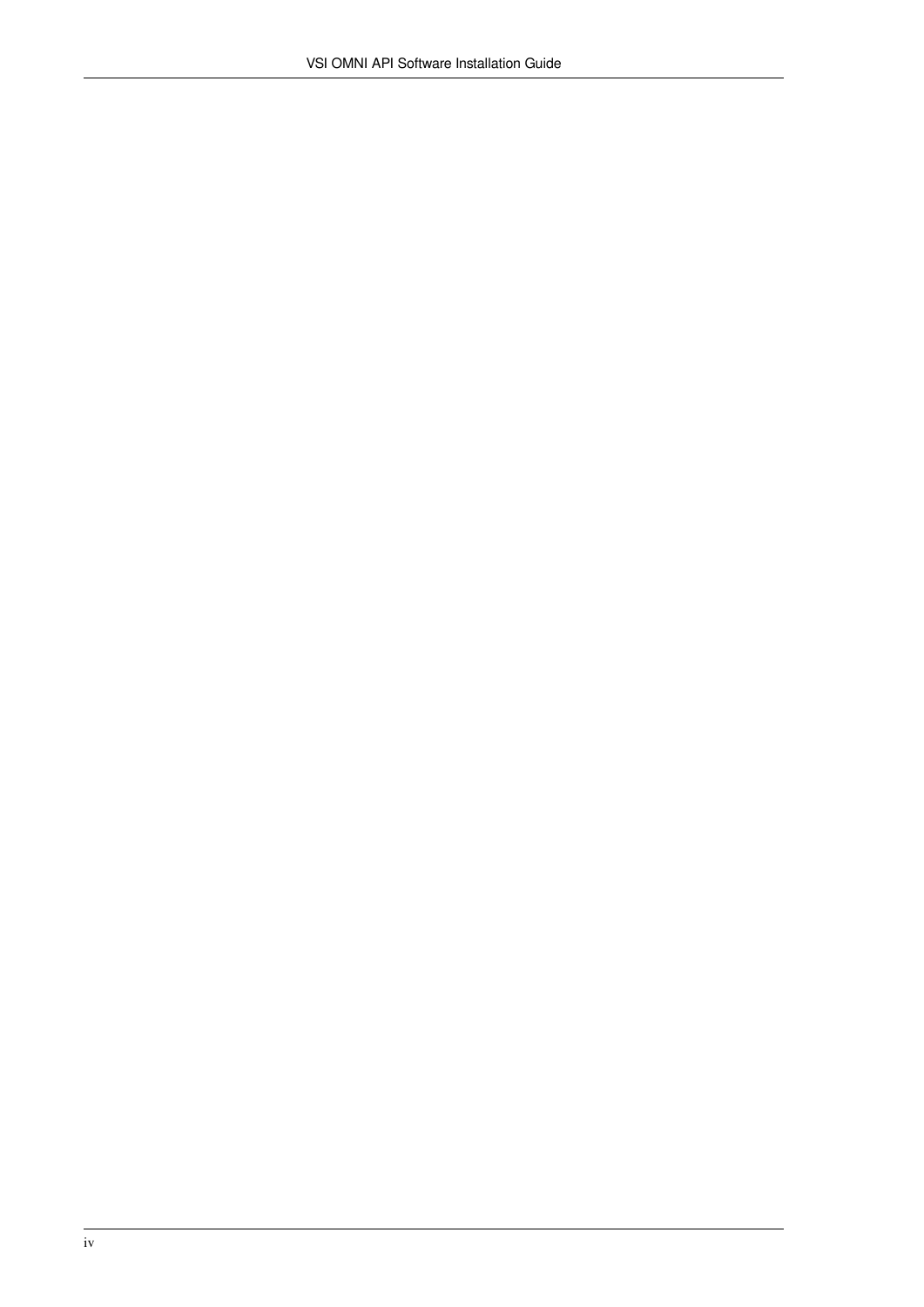# <span id="page-4-0"></span>**Preface**

The *VSI OMNI API for OpenVMS Installation Guide* describes how to install VSI OMNI API.

## <span id="page-4-1"></span>**1. Intended Audience**

This document is for system and network managers.

# <span id="page-4-2"></span>**2. Document Structure**

The *VSI OMNI API for OpenVMS Installation Guide* is structured as follows:

[Chapter](#page-6-0) 1 contains introductory information about VSI OMNI API software and online documentation.

[Chapter](#page-8-0) 2 describes the preparations and requirements necessary for installing VSI OMNI API.

[Chapter](#page-14-0) 3 describes how to install VSI OMNI API.

[Chapter](#page-20-0) 4 describes postinstallation considerations.

[Appendix](#page-24-0) A contains a list of files added to or modified on your system after installing VSI OMNI API.

[Appendix](#page-28-0) B provides a sample installation of VSI OMNI API.

[Appendix](#page-32-0) C provides information about how to check if VAX Rdb/VMS, VAX DEC/MAP, and VSI OMNI API are running on your system.

# <span id="page-4-3"></span>**3. Associated Documents**

This document is part of the following online documentation set:

*VSI OMNI Application Programmer's Guide*

*VSI OMNI API Guide to Using OmniView*

*VSI OMNI API for OpenVMS Installation Guide*

*VSI OMNI Network Manager's Guide*

# <span id="page-4-4"></span>**4. Conventions**

The conventions found in the following table are used in this document.

| <b>Convention   Meaning</b>  |                                                                                                                                                                                                                                                                            |
|------------------------------|----------------------------------------------------------------------------------------------------------------------------------------------------------------------------------------------------------------------------------------------------------------------------|
| Return                       | Press the Return key.                                                                                                                                                                                                                                                      |
| <b>TYPE</b>                  | UPPERCASEAII uppercase letters in a command line indicate keywords that must be entered. You<br>can enter them in either uppercase or lowercase. You can use the first three characters to<br>abbreviate command keywords, or you can use the minimum unique abbreviation. |
| lowercase<br><i>ital-ics</i> | Lowercase italics in command syntax or examples indicate variables for which either you<br>or the system supplies a value.                                                                                                                                                 |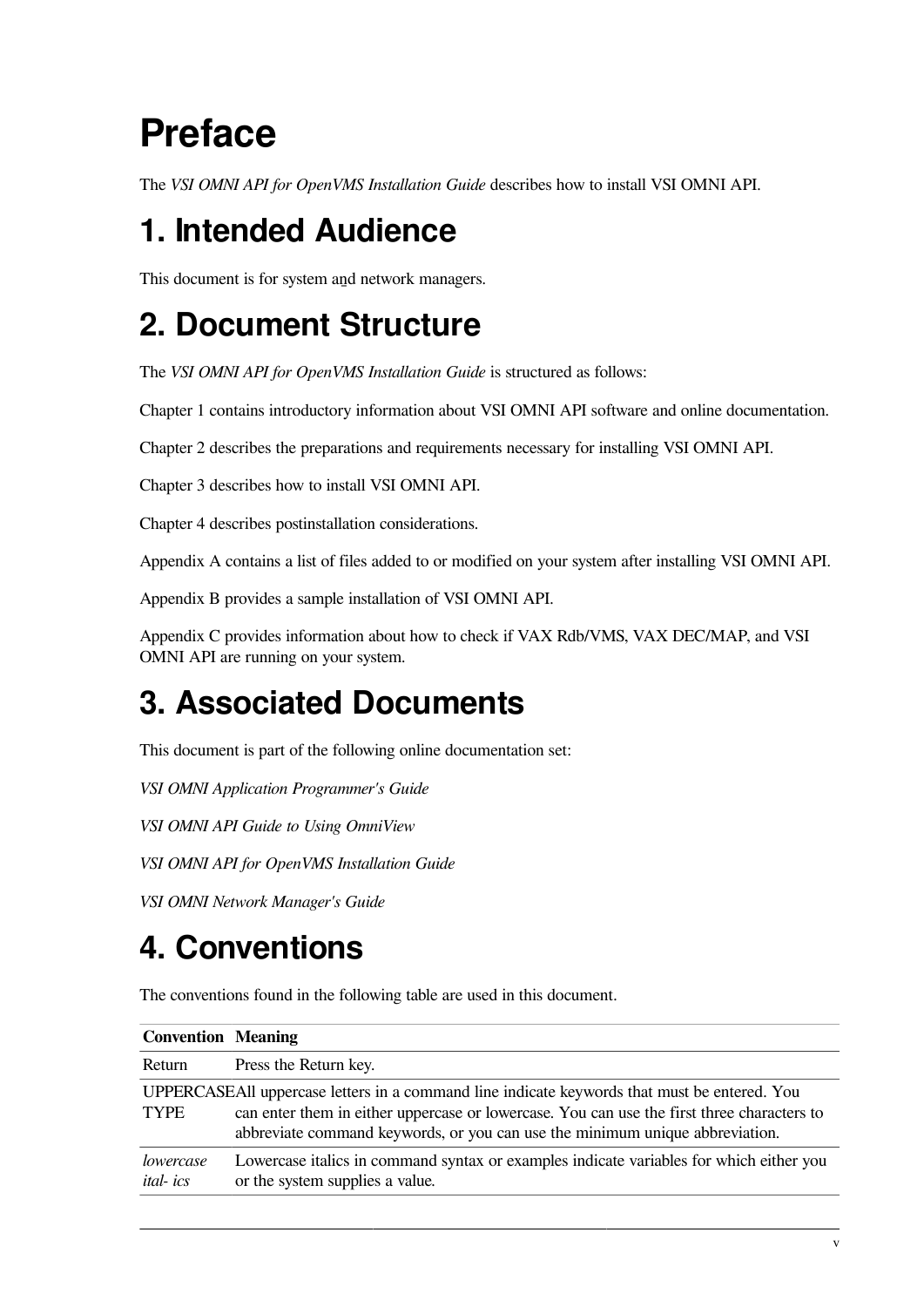| <b>Convention   Meaning</b> |                                                                                                                                   |  |
|-----------------------------|-----------------------------------------------------------------------------------------------------------------------------------|--|
|                             | In examples showing VMS directory specifications, square brackets are a necessary part<br>of the specification, [directory-name]. |  |
|                             | In a procedure, square brackets in an inquiry enclose the default response for the inquiry.                                       |  |
| key                         | Press the specified key.                                                                                                          |  |
| $\mathbf{CTRL}/x$           | While holding down the Ctrl key, press the key specified by $x$ .                                                                 |  |
|                             | Vertical ellipses (dots) in examples represent data that has been omitted.                                                        |  |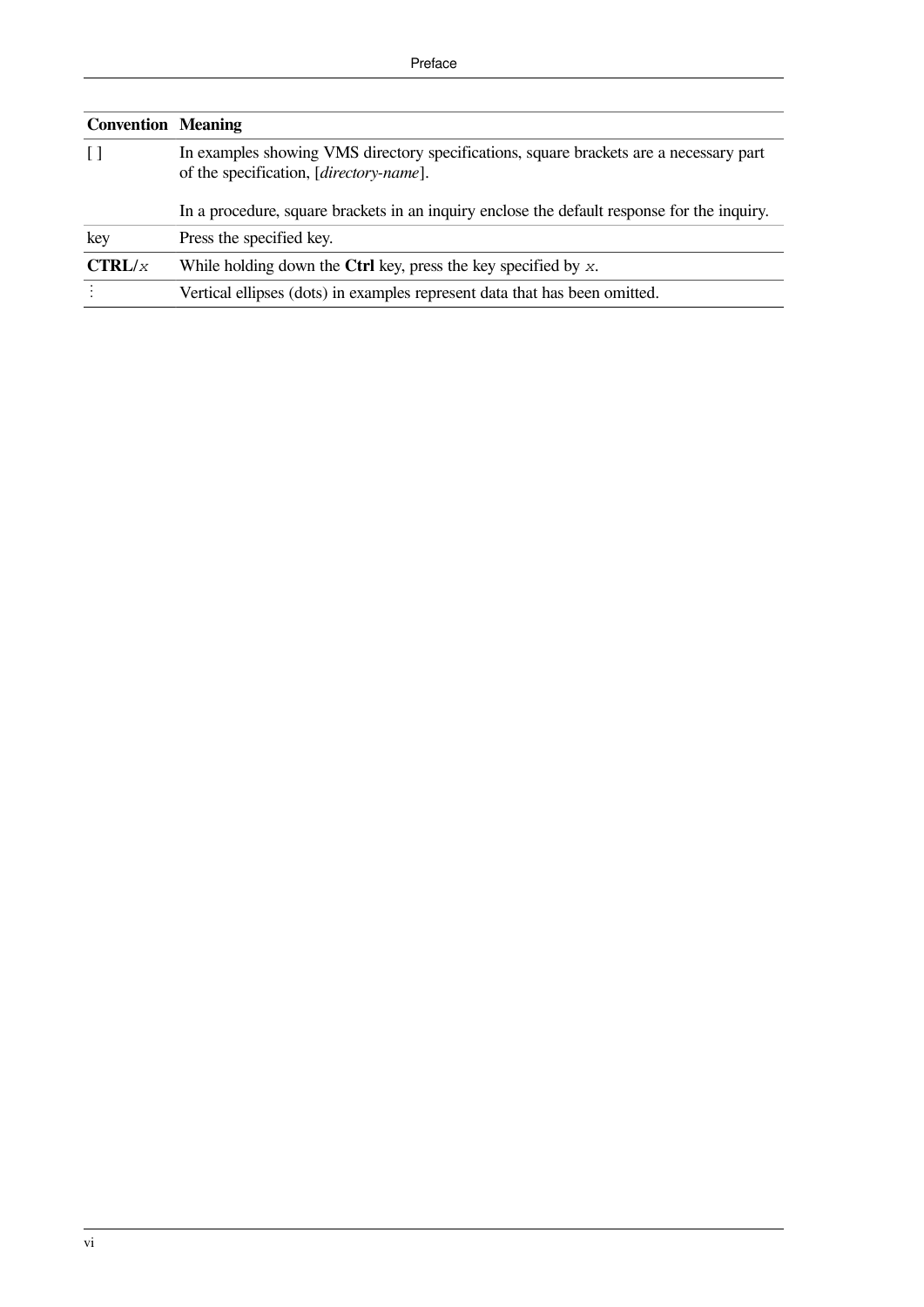# <span id="page-6-0"></span>**Chapter 1. Introduction to VSI OMNI API**

This chapter provides information about VSI OMNI API, the contents of the VSI OMNI API kit, and VMSINSTALL.

# <span id="page-6-1"></span>**1.1. Product Description**

VSI OMNI API is Digital's OSI-based software product that implements the ISO 9506 specification. VSI OMNI API provides Manufacturing Messages Specification (MMS) services for a VMS application program. MMS supports applications involved in the control and monitoring of manufacturing devices in a distributed processing environment. VSI OMNI API provides communication support over an IEEE 802.3 or IEEE 802.4 physical layer.

For a complete product description of VSI OMNI API, see the *VSI OMNI API Software Product Description (SPD)* (SPD) included in this kit.

# <span id="page-6-2"></span>**1.2. Checking the Contents of the Kit**

Check your distribution kit to ensure it contains everything listed on the Bill of Materials (BOM).

VSI OMNI API software is available on CompacTape (TK50) and Magtape. This tape contains VSI OMNI API software and online documentation.

The kit includes a Digital Product Authorization Key (PAK) for the VSI OMNI API software. You use the PAK to supply information to the VMSLICENSE procedure as described in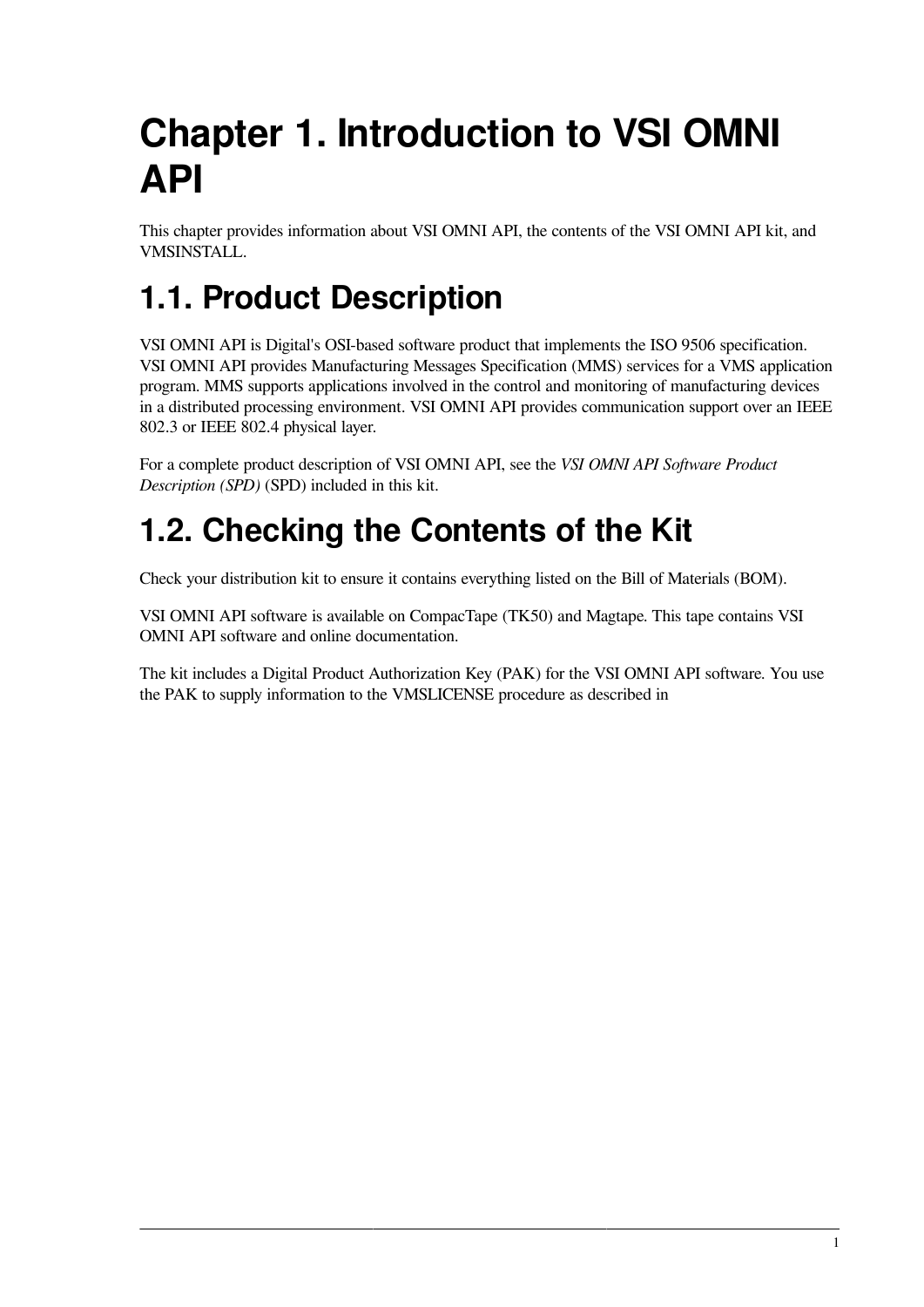Chapter 1. Introduction to VSI OMNI API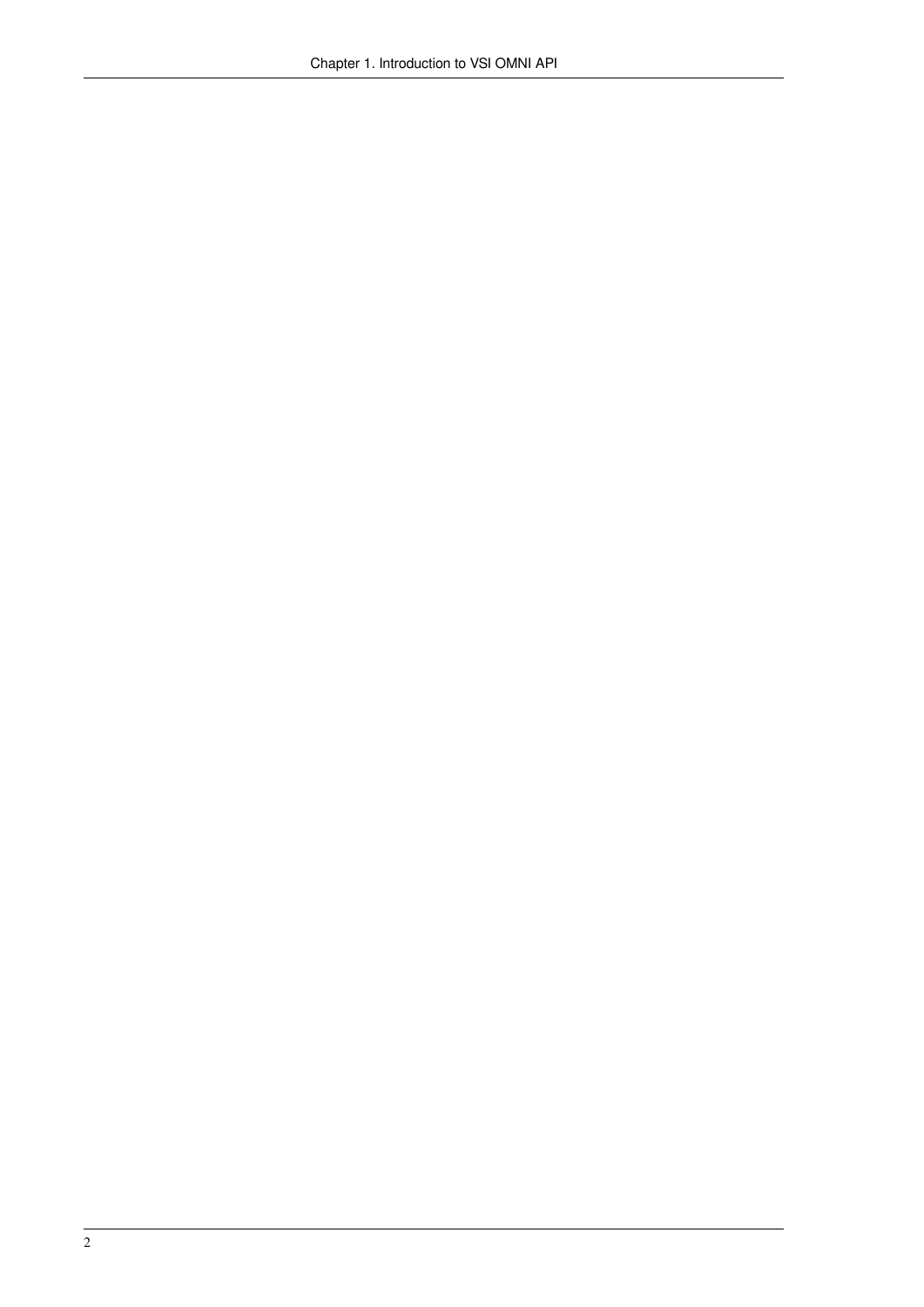# <span id="page-8-0"></span>**Chapter 2. Preparing for Installation**

This chapter explains the preparations you need to make before you begin installing VSI OMNI API.

Also, this chapter explains how to access the VSI OMNI API release notes and provides information about backing up your system disk.

The following sections provide details about the preparatory steps you take when installing VSI OMNI API.

# <span id="page-8-1"></span>**2.1. Backing Up Your System Disk**

At the beginning of the installation, VMSINSTAL asks if you have backed up your system disk. Digital recommends that you do a system disk backup before installing any software.

Use the backup procedures that are established at your site. For details in performing a system disk backup, see the *VMS System Management Subkit*.

# <span id="page-8-2"></span>**2.2. Hardware Requirements**

The appropriate IEEE 802.3 or IEEE 802.4 communication controller must be installed on your VAX computer before installing VSI OMNI API, and your VAX computer must meet the hardware requirements specified in the VSI OMNI API Software Product Description/System Support Addendum (SPD/SSA).

# <span id="page-8-3"></span>**2.3. Prerequisite Software**

Prerequisite software and software versions may change. For the most accurate prerequisite information, please consult the current VSI OMNI API System Support Addendum (SSA 32.32.xx) which is part of the VSI OMNI API Software Product Description (SPD 32.32.xx).

Before you install VSI OMNI API, you must install the following software:

- VMS V5.3 or V5.4
- VAX Rdb/VMS (Run-time option) V4.0
- VAX DEC/MAP V3.0

### **Note**

In addition to having all prerequisite software installed before installing VSI OMNI API, you must also have VAX Rdb/VMS running before VSI OMNI API installation; and if you plan to run the VSI OMNI API IVP as part of the VSI OMNI API installation (which is recommended), you must also have VAX DEC/MAP running before installing VSI OMNI API.

# <span id="page-8-4"></span>**2.4. Preinstallation Requirement**

Before you install and use VSI OMNI API, you must *configure* and *tart* DECnet. The DECnet services that VMS provides are sufficient to accomplish this task - a DECnet license is not a prerequisite for VSI OMNI API.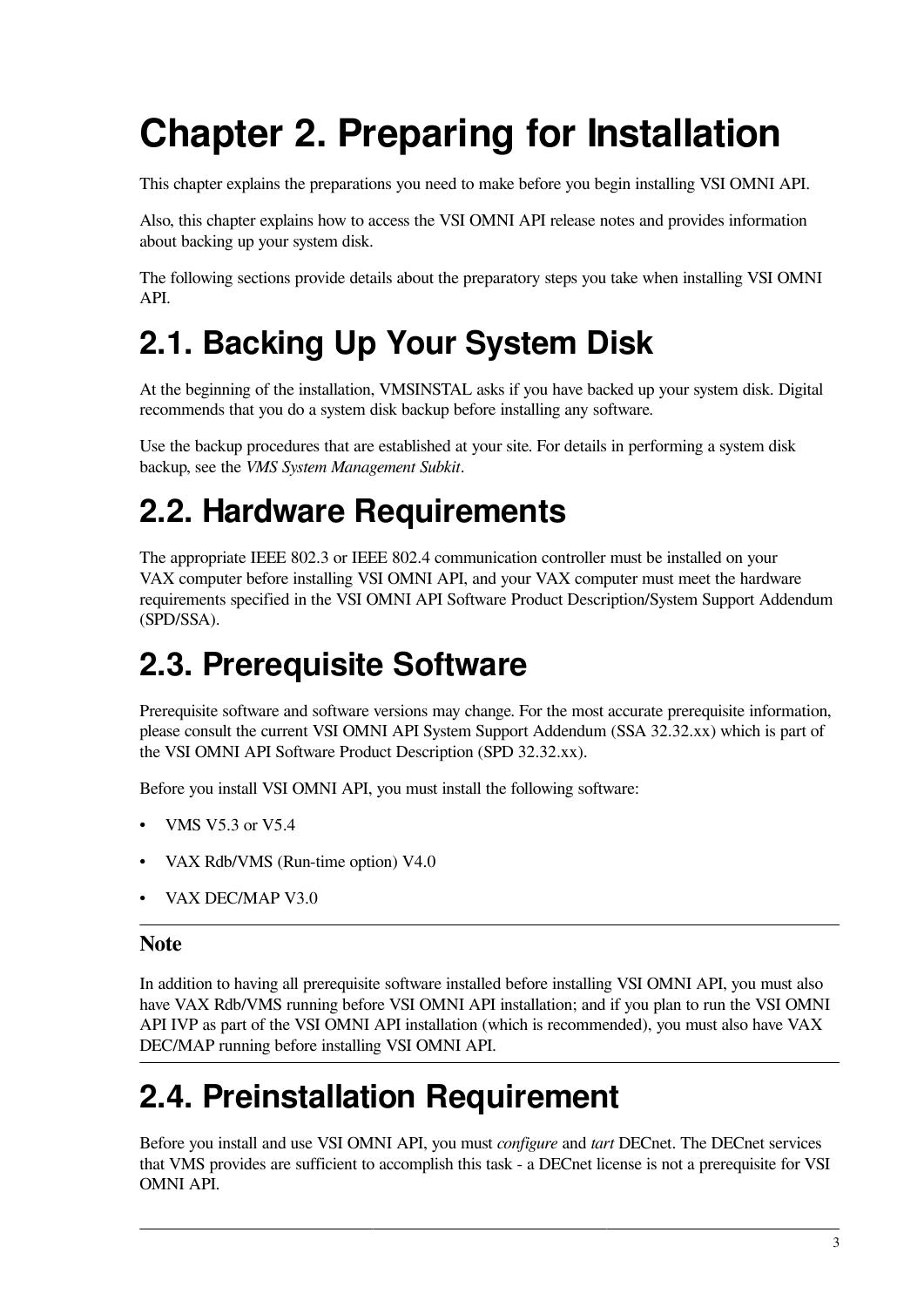You will need to run NETCONFIG.COM and STARTNET.COM. For further information, see the *VMS System Management Subkit*.

# <span id="page-9-0"></span>**2.5. Preliminary VMS Class Considerations**

The following VMS classes are required for full functionality of this VMS layered product:

- VMS Required saveset
- Network
- Programming support
- System Programming support
- **Utilities**

### <span id="page-9-1"></span>**2.6. Checking the VMS Version**

To check the VMS version of your system, use the following command:

```
$ write sys$output f$getsyi("version")
Return
```
# <span id="page-9-2"></span>**2.7. Obtaining Required Privileges**

Before you can install VSI OMNI API, you must have the following: On the SYSTEM account, you should have SETPRV privileges, or CMKRNL, WORLD, and SYSPRV privileges. You can verify that you have those privileges by issuing the following command:

```
$ show process/privileges
Return
```
# <span id="page-9-3"></span>**2.8. Disk Space Requirements**

[Table](#page-9-5) 2.1 indicates the amount of free disk space you need before you install VSI OMNI API and the amount of free disk space you need for permanent use by VSI OMNI API.

<span id="page-9-5"></span>**Table 2.1. Installation Options and Disk Space**

| <b>Installation Type</b>   | <b>Blocks</b> To Install | <b>Blocks for Permanent Use</b> |
|----------------------------|--------------------------|---------------------------------|
| Software only              | 32,000                   | 31,000                          |
| Software and documentation | 43,000                   | 41,600                          |
| Documentation only         | 11.000                   | 10.600                          |

To verify how much disk space you have, issue the following command:

```
$ show device sys$sysdevice
Return
```
# <span id="page-9-4"></span>**2.9. Setting Required System Parameters**

System parameters must be set to the values in [Table](#page-10-2) 2.2 to accommodate the space requirements for VSI OMNI API data structures: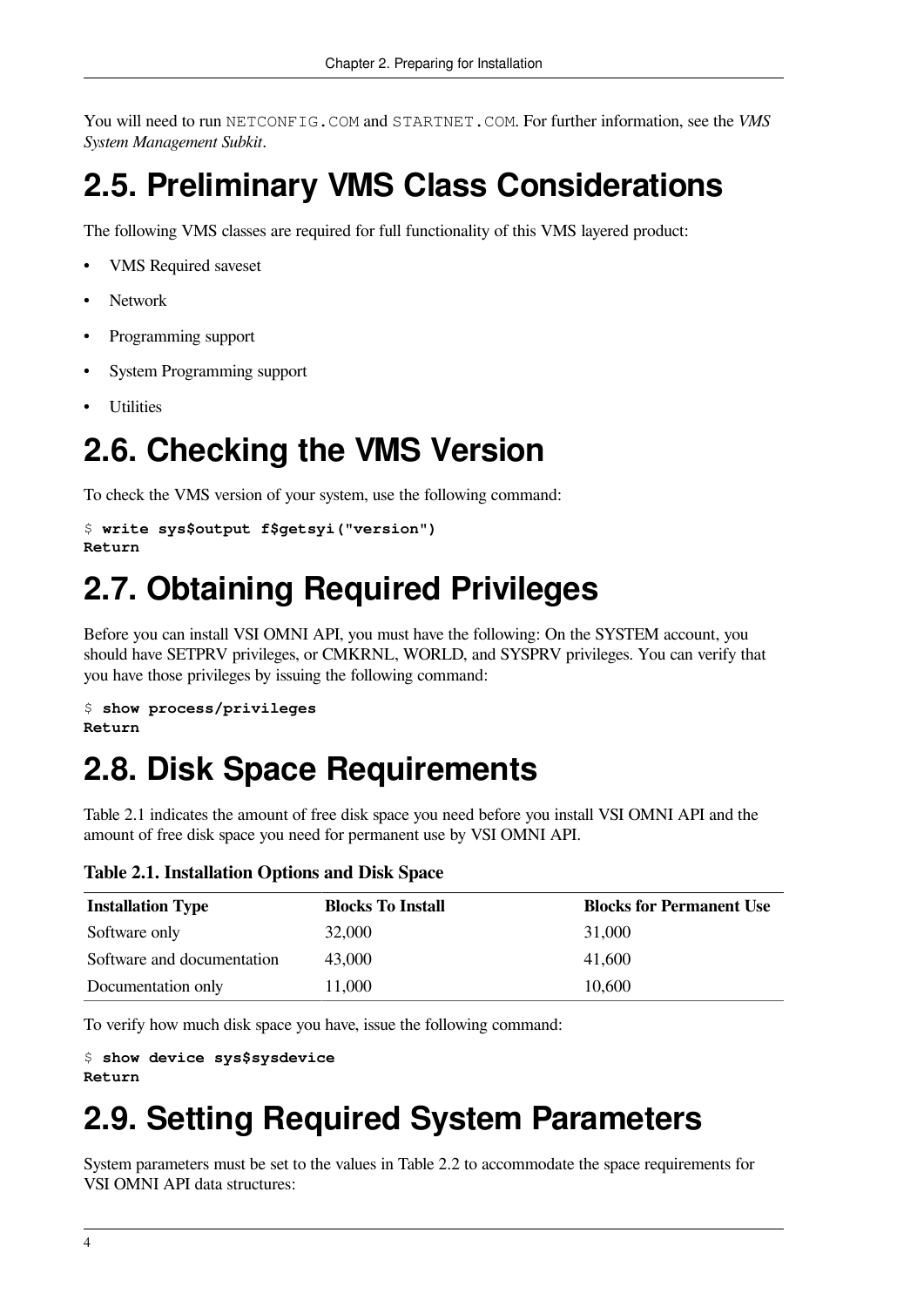#### <span id="page-10-2"></span>**Table 2.2. System Parameters**

| <b>Parameter</b>     | <b>Minimum Value</b> |
|----------------------|----------------------|
| <b>FREE GBLPAGES</b> | 200                  |
| <b>FREE_GBLSECTS</b> | 10                   |

### <span id="page-10-0"></span>**2.9.1. Displaying System Parameters**

To check the system parameters, use the commands described in the following sections

### **Displaying Free Global Pages**

To determine the current number of free global pages:

```
$ WRITE SYS$OUTPUT F$GETSYI("FREE_GBLPAGES")
Return
```
VMS displays the current value associated with the FREE\_GBLPAGES parameter.

### **Displaying Free Global Sections**

To determine the current number of free global sections:

```
$ WRITE SYS$OUTPUT F$GETSYI("FREE_GBLSECTS")
Return
```
VMS displays the current value associated with the FREE\_GBLSECTS parameter.

For additional information about these parameters, or for help when checking values, see the *VMS System Management Subkit*.

If you need to change one or more system parameters, proceed to [Section](#page-10-1) 2.9.2.

<span id="page-10-1"></span>If you do not need to change system parameters, proceed to [Section](#page-11-0) 2.10.

### **2.9.2. Changing System Parameter Values with AUTOGEN**

Use the AUTOGEN command procedure to change system parameters. AUTOGEN automatically adjusts values for parameters associated with the values you reset manually. To change system parameters with AUTOGEN, edit the SYS\$SYSTEM:MODPARAMS.DAT file.

Use an editor to access the file. To change a parameter value already listed in this file, delete the current value associated with that parameter and enter the new value.

To modify incremental parameters, such as GBLPAGES and GBLSECTIONS, use ADD\_. The following example increases the global page setting by 380:

ADD\_GBLPAGES = 380

After you have made all your changes, exit from the editor and run the AUTOGEN procedure to recalculate your system parameters. Enter the following command at the DCL prompt:

\$ **@SYS\$UPDATE:AUTOGEN GETDATA REBOOT NOFEEDBACK**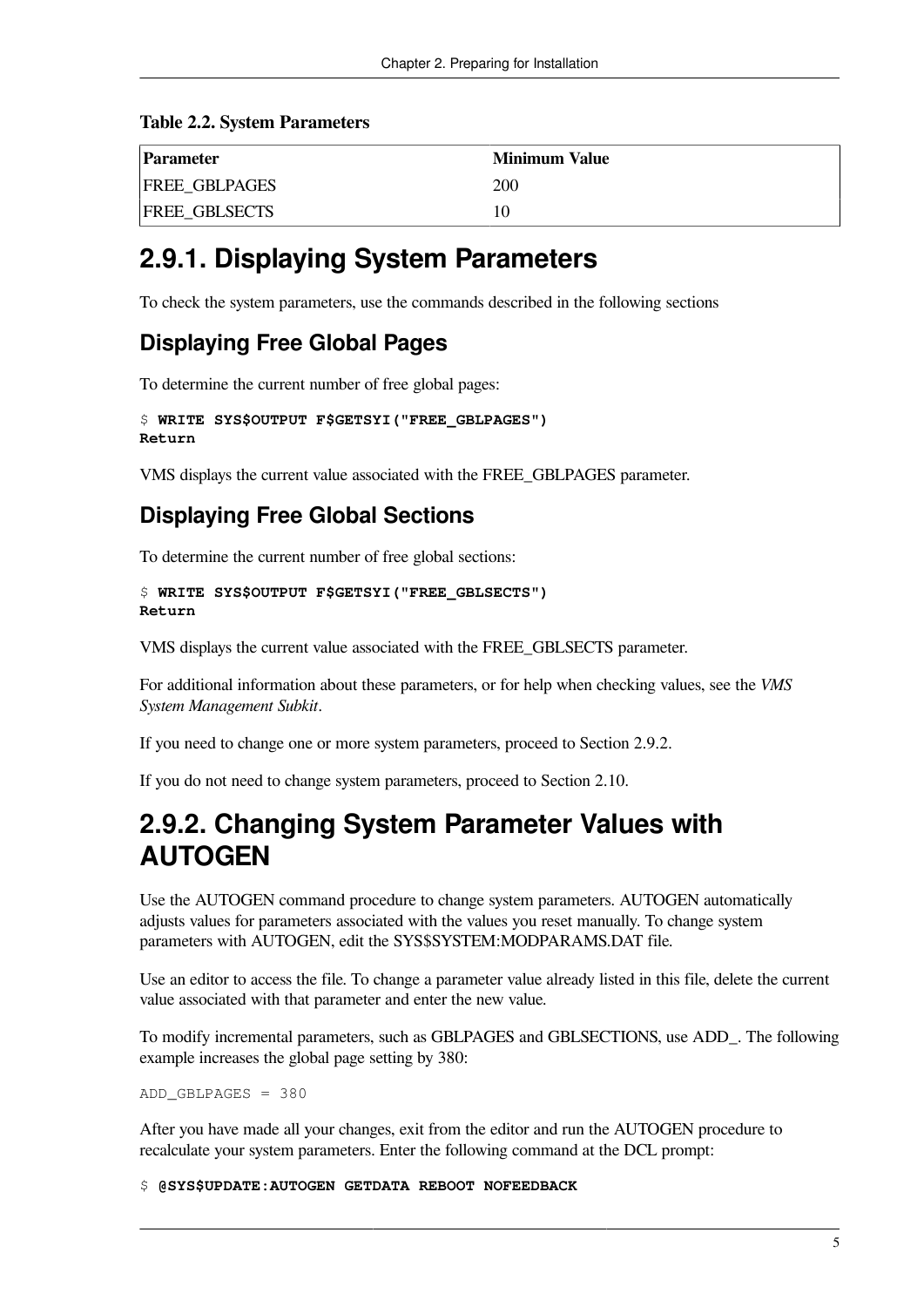When you specify REBOOT, AUTOGEN performs an automatic system shutdown and then reboots the system when it has finished. Any users logged on to the system are immediately disconnected during the shutdown. The automatic reboot puts the new parameter values into effect.

The AUTOGEN Utility automatically adjusts some of the SYSGEN parameters based on the consumption of resources during the last reboot. To take advantage of this feature, do *not* use the NOFEEDBACK parameter (P3) in the AUTOGEN command line.

For more information about how to use AUTOGEN, see the *VMS System Management Subkit*.

# <span id="page-11-0"></span>**2.10. Setting Required Account Process Quotas**

Before you install VSI OMNI API, you must ensure that the account from which you install (typically the SYSTEM account) and the VAX OSI Transport Service (VOTS) account have the account quotas shown in [Table](#page-11-1) 2.3.

| <b>Attribute</b> | <b>Minimum Value</b> |
|------------------|----------------------|
| <b>ASTIm</b>     | 24                   |
| <b>BIOlm</b>     | 18                   |
| <b>BYTlm</b>     | 20480                |
| <b>DIOlm</b>     | 18                   |
| <b>ENQlm</b>     | 2000                 |
| FILlm            | 50                   |
| Pgflquota        | 20000                |
| Prclm            | $1+$                 |
| WSdefault        | 256                  |
| WSextent         | 3072                 |
| WSquota          | 768                  |

<span id="page-11-1"></span>**Table 2.3. Account Quotas**

To display process quotas, use the AUTHORIZE utility:

```
$ SET DEFAULT SYS$SYSTEM
Return
$ RUN AUTHORIZE
Return
UAF> SHOW SYSTEM
Return
```
If no changes are necessary, enter the EXIT command to leave the AUTHORIZE utility.

To modify system account quotas (for example, ENQLM):

#### UAF> **MODIFY SYSTEM/ENQLM=2000 Return**

You will get a message confirming the change. Then enter the EXIT command to leave the utility. You must log out and then log in again to reset the system account quotas.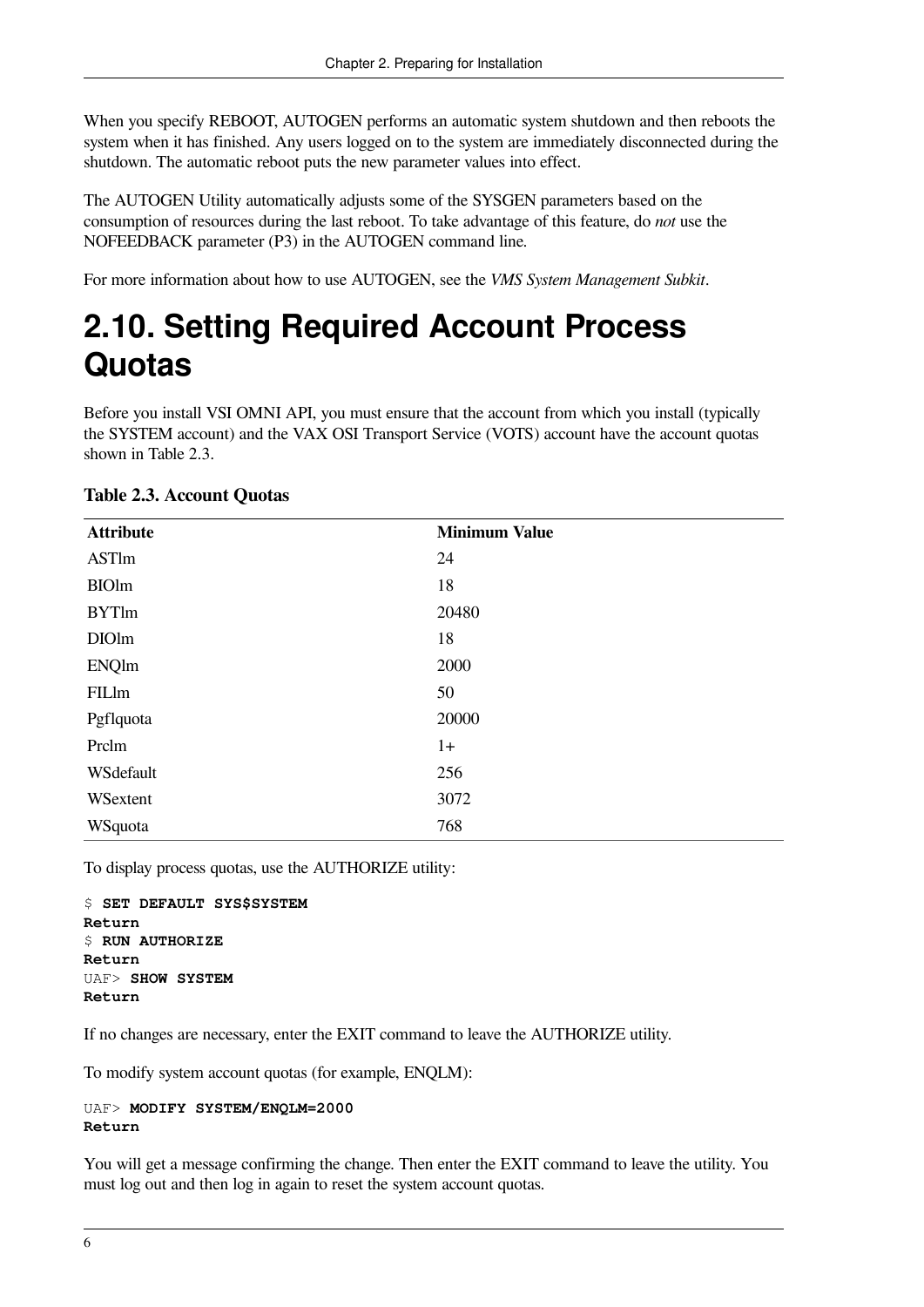The AUTHORIZE utility is described in the *VMS System Manager's Manual* of the VMS Base Documentation Set.

# <span id="page-12-0"></span>**2.11. Running the License Registration**

You must register the VSI OMNI API license through the VMS License Management Facility (LMF) in accordance with the license agreement signed for your site. The license registration information you need is contained in the Product Authorization Key (PAK) that is shipped with VSI OMNI API. The PAK is a paper certificate that contains information about your license to run a particular piece of software.

During the installation, VMSINSTAL asks if you have registered your VSI OMNI API license and loaded the appropriate authorization key. You must register and load your VSI OMNI API license *before* you start the installation in order to run the Installation Verification Procedure (IVP) and use the software.

To register a license under VMS, first log into the system manager's account, SYSTEM. You can then register it in one of two ways:

- Invoke the SYS\$UPDATE: VMSLICENSE.COM procedure. When it prompts you for information, respond with data from your Product Authorization Key (PAK).
- At the DCL prompt, issue the LICENSE REGISTER command with the needed qualifiers, which are listed in the PAK.

If you use VSI OMNI API on more than one node of a VAXcluster system, you must perform a license load on the other nodes after you complete this installation.

For complete information about how to use the license utility, see the *VSI OpenVMS License Management Utility Guide* in the VMS Base Documentation Set.

# <span id="page-12-1"></span>**2.12. Displaying and Printing Release Notes**

VSI OMNI API provides online release notes, which can be displayed or printed. It is recommended that you read the release notes before installation.

To display or print release notes, you must invoke VMSINSTAL with option N. Option N allows you to exit the installation procedure after reading the release notes. For more information, see [Chapter](#page-14-0) 3.

VMSINSTAL automatically places the release notes with the file name OMNI011.RELEASE\_NOTES in SYS\$HELP.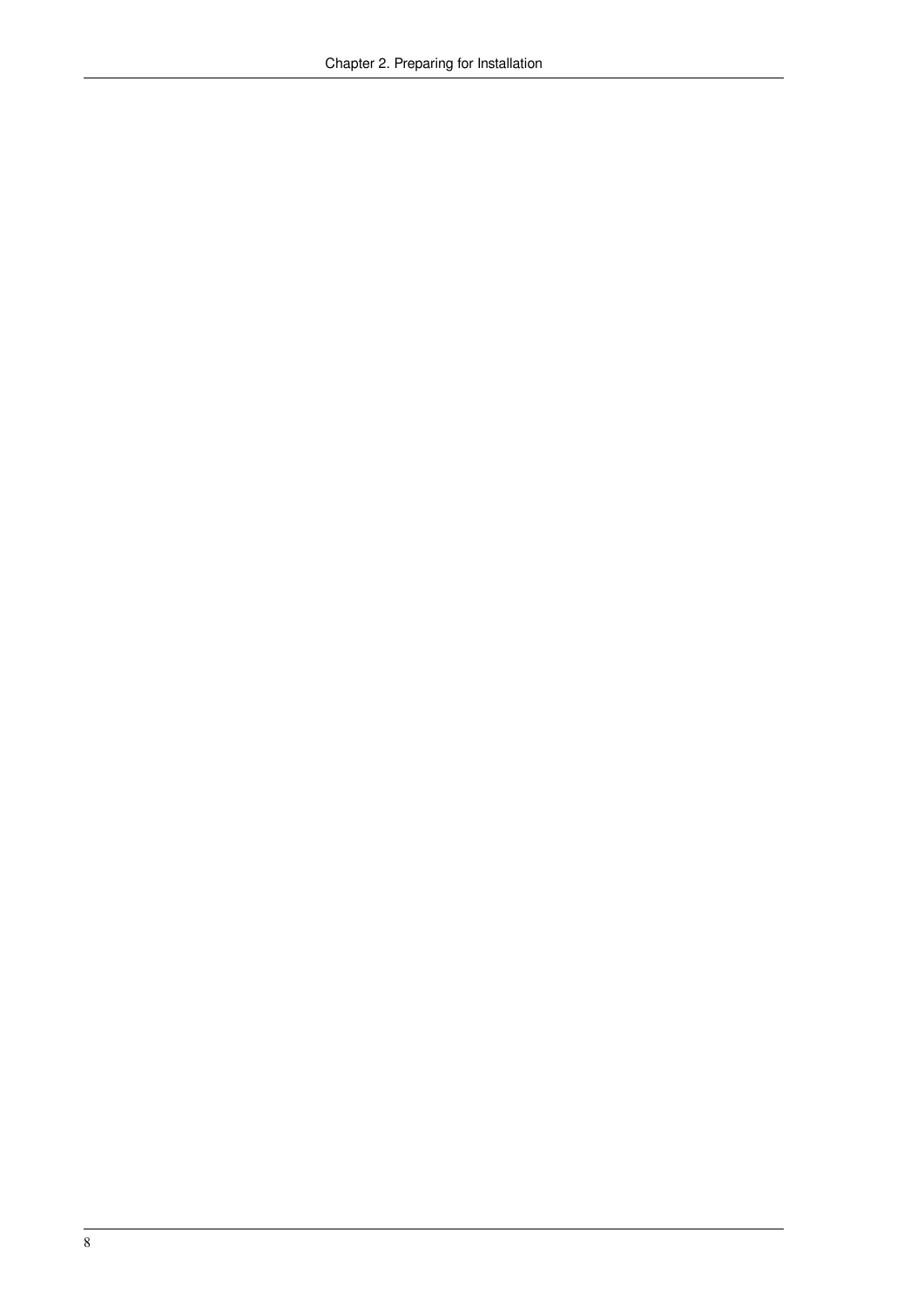# <span id="page-14-0"></span>**Chapter 3. Installing VSI OMNI API**

This chapter describes how to install VSI OMNI API on your VAX computer.

The procedure described in this chapter indicates the installation of the VSI OMNI API software and the entire online documentation set.

If you use a VAXstation 3600 and the TK50 medium, you can install VSI OMNI API in approximately 20 minutes - during which time the software is installed and the online documentation is transferred.

<span id="page-14-1"></span>Other hardware and medium configurations can effect the installation time.

### **3.1. VSI OMNI API Installation Procedure**

This section contains excerpts from the installation dialog, along with explanatory text.

Digital may enhance future releases of VMSINSTAL and add additional prompts. While the additional prompts may not be documented in this guide, the installation should proceed normally.

#### **Note**

Once started, the installation procedure can be aborted at any time by pressing **Ctrl**/**y**. Also, you can enter a question mark (?) at anytime for additional information.

1. If you are not logged in, log in to the system manager's account or equivalent:

```
Welcome to VAX/VMS V5.4-2
Username: SYSTEM
Return
Password:
                     Welcome to VAX/VMS version V5.4-2 on node SAFRON
               Last interactive login on Thursday, 28-MAR-2017 14:58
               Last non-interactive login on Thursday, 28-MAR-2017 15:36
```
2. Invoke VMSINSTAL:

```
 $ @SYS$UPDATE:VMSINSTAL OMNI011 ddcu: OPTIONS N
Return
```
where: *ddcu:* is the device name, *dd* is the device code, *c* is the controller letter, and *u* is the unit number

OPTIONS N allows you to display or print the release notes and to exit the installation procedure after reading the release notes.

3. The VSI OMNI API installation procedure begins. The following VMSINSTAL prompts are displayed:

VAX/VMS Software Product Installation Procedure V5.4.2 It is 28-March-2017 at 15:38. Enter a question mark (?) at any time for help. \* Are you satisfied with the backup of your system disk [YES]? **Y** The following products will be processed: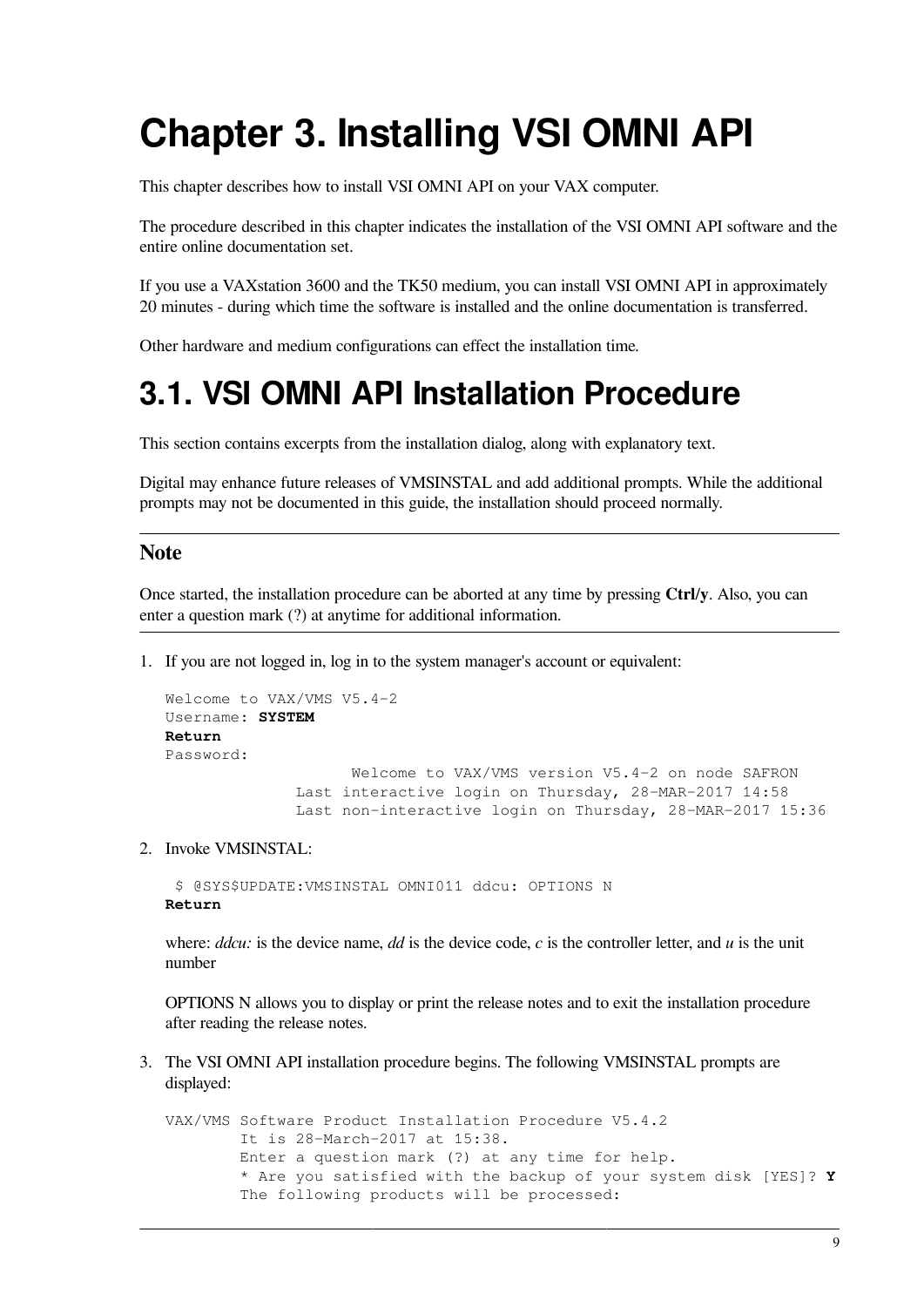```
 OMNI V4.1
                    Beginning installation of OMNI V4.1 at 15:38
        %VMSINSTAL-I-RESTORE, Restoring product save set A . . .
            Release notes included with this kit are always copied to
 SYS$HELP.
            Additional Release Notes Options:
                   1. Display release notes
                   2. Print release notes
                   3. Both 1 and 2
                   4. None of the above
        * Select option [2]: 4
```
- 4. If you select option 4, as the example shows, the release notes are moved to the directory SYS \$HELP with the filename OMNI011.RELEASE\_NOTES.
- 5. Next, VMSINSTAL displays the following message:

\* Do you want to continue the installation [NO]? **Y**

- 6. You can exit the installation at this point if you want to read the release notes outside of the context of VMSINSTAL.
- 7. If you decide to continue the installation, the following messages are displayed:

```
%VMSINSTAL-I-RELMOVED , The product's release notes have been
moved to SYS$HELP.
© VMS Software, Inc. 2018, 2017. All Rights Reserved.
Installation procedure for: VSI OMNI API V4.1
All of the VSI OMNI API documentation is now provided in an
electronic online fashion. That is, all documents are provided in
both ASCII text and Postscript file formats as part of this software
kit. Once moved to disk you may read them using any of the following
methods:
ASCII text formatted files - Using the editor of your choice.
-------------------------- - Using the DCL command TYPE/PAGE.
                            - Print the file(s).
POSTSCRIPT formatted files - Display on a workstation with VIEW command
-------------------------- - Print the file(s).
* Press RETURN to continue:
Accessing the VSI OMNI API Installation Guide
--------------------------------------------
You now have the following options for accessing this product's
installation guide. Note: The installation guide will always be
copied to SYS$HELP as OMNI$INSTALLATION_GUIDE.TXT filename.
1. Displayed on your screen now.
2. Print the installation guide.
3. Both 1 and 2.
4. None of the above.
* Select option [1]: 4
```
8. If you select option 4 (as indicated above), the instal- lation guide is copied to SYS\$HELP with the name OMNI\$INSTALLATION\_GUIDE.TXT. Note that you can also select display or print options.

You are now being given an opportunity to exit this installation procedure. An ASCII text format of the installation guide will be copied to SYS\$HELP even if you choose not to continue the installation at this point.

\* Do you wish to continue this installation [N]? **Y**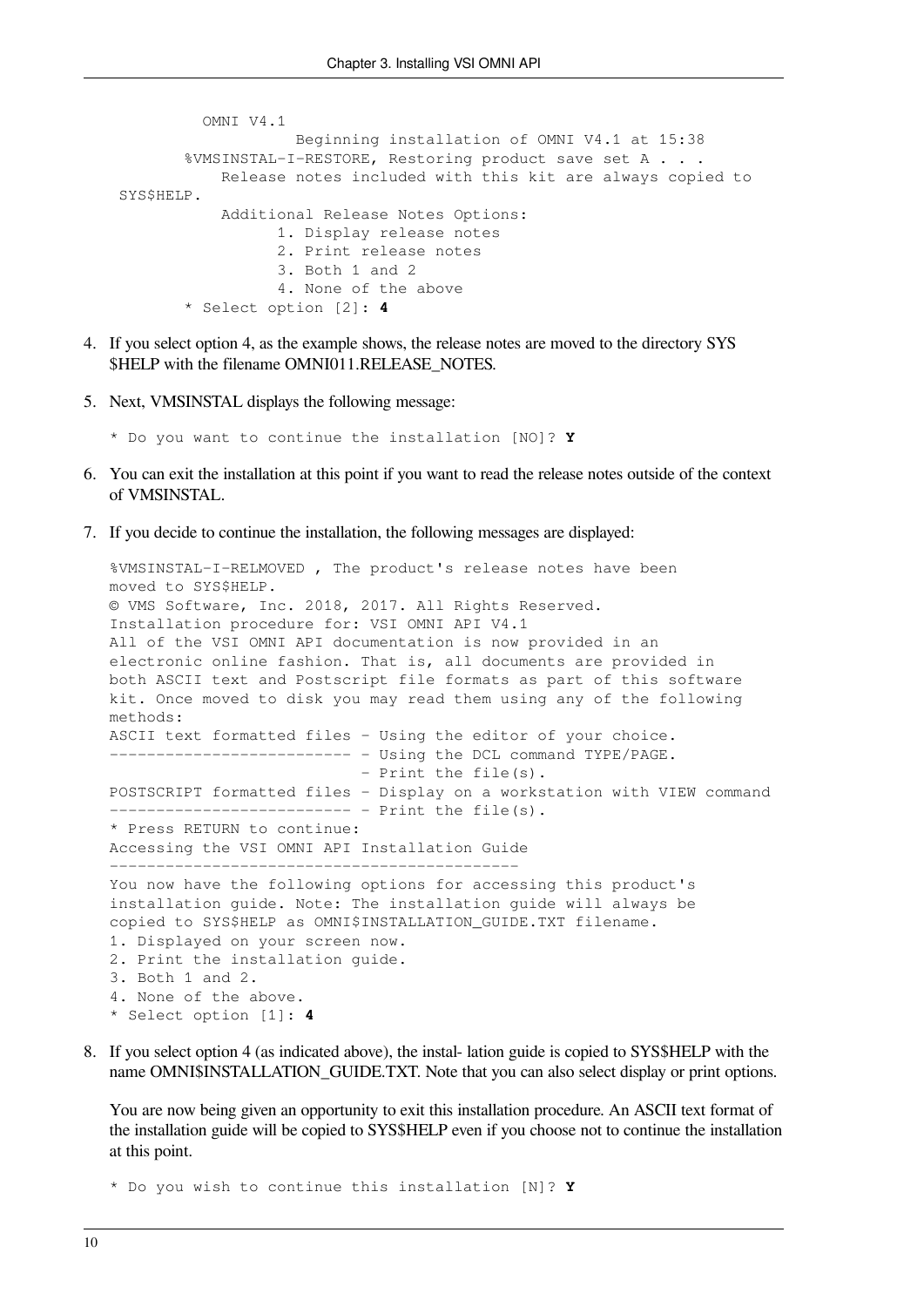9. Next, you can exit the installation procedure. You may want to exit to read the online copy of this guide.

The VSI OMNI API online documentation set consists of the following books:

| Title                                       | Filename                 |
|---------------------------------------------|--------------------------|
| VSI OMNI API for OpenVMS Installation Guide | OMNI\$INSTALLATION GUIDE |
| VSI OMNI Application Programmer's Guide     | OMNI\$APPL_PROG_GUIDE    |
| VSI OMNI API Guide to Using OmniView        | OMNI\$GUIDE TO OMNIVIEW  |
| VSI OMNI Network Manager's Guide            | OMNI\$NETWORK MNGR GUIDE |

You will now be given the option of having all of these online books copied to the destination of your choice. The amount of free disk space needed to transfer these files is approximately 11,000 blocks.

#### **Note**

NOTE: Both ASCII text and POSTSCRIPT versions of each book are provided, the filename extensions are .TXT for ASCII text and .PS for POSTSCRIPT.

\* Would you like the online documentation copied to disk [Y]? **Y**

- 10. You can now move all of the online documents to disk. If you do not want to transfer the online documentation now, answer NO. The installation then continues.
- 11. If you answered Yes, the installation prompts you for the name of the directory where you want the online documentation stored. The default destination directory is SYS\$HELP. If you provide an alternate destination, it should be in the form of device:[directory] or an equivalent logical name.
	- \* Enter the destination [SYS\$HELP]: SYS\$HELP

12. Next, the installation displays the following information:

```
Now checking available disk space...
         * Do you wish to continue with this installation [N]? Y
                      Product: VSI OMNI API
                     Producer: DEC
                     Version: 1.1
                     Release Date: 4-APR-2017
```
13. Next, the installation displays the following authorization key prompt:

\* Does this product have an authorization key registered and loaded? **Y**

VSI OMNI API can be installed but will not run unless its Product Authorization Key (PAK) is registered. Therefore, to answer Yes to the authorization key prompt, you must have registered and loaded the VSI OMNI API PAK.

If you have not registered the VSI OMNI API PAK, answer No to this question. The installation procedure continues even if you answer No, but you will not be allowed to run the Installation Verification Procedure (IVP) as part of the installation. To run the IVP in this case, register and load the VSI OMNI API PAK after the installation completes and then follow the IVP instructions found in [Chapter](#page-20-0) 4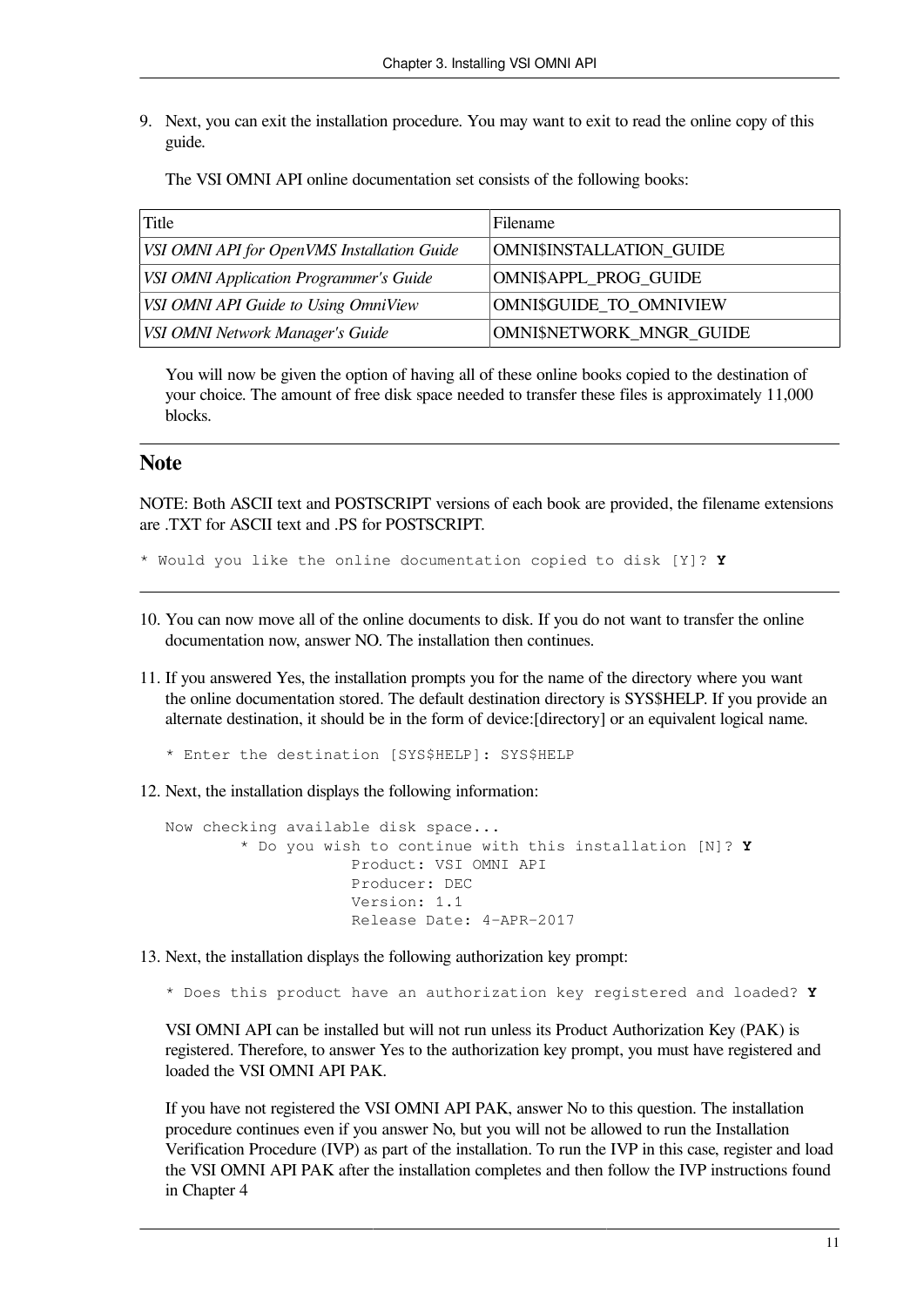14. Next, VMSINSTAL displays the following prompt:

\* Will you use DEC/MAP for device communications[Y]? **Y**

You should answer Yes to the device communications prompt, if you are using VSI OMNI API with VAX DEC /MAP.

15. Next, VMSINSTAL displays messages that indicate the system environment is being checked for prerequisite software, correct system parameters, and available disk space.

```
The messages displayed are as follows:
Now performing software prerequisite check . . .
Now checking system parameters . . .
Now checking for available disk space for software installation . . .
```
If VMSINSTAL finds an error within your system environment, an appropriate error message will be displayed on the screen.

16. Next, VMSINSTAL checks for process quota values and displays the following message:

Now checking process quota values **. . .**

17. Next, VMSINSTAL displays the following message that asks if you want files that are replaced by this installation purged:

\* Do you want to purge files replaced by this installation [YES]? **Y**

If this is a first-time installation of VSI OMNI API, there will be no files to purge and you can answer No to the following question. If you answer Yes to the prompt, VMSINSTAL purges any files replaced by this installation.

18. Next, VMSINSTAL asks if you want to run the IVP as part of the VSI OMNI API installation procedure:

\* Do you want to run the IVP after the installation [YES]? **Y**

If you choose not to run the IVP as part of the installation, you should invoke it independently after the installation has been completed. See [Chapter](#page-20-0) 4 for details about the IVP and how to run the IVP independently.

19. At this point in the installation procedure, you must decide whether to continue the installation or abort it. Respond to the following question appropriately: This is your last chance to exit this installation procedure. After this point, the installation will go into an unattended mode of operation.

```
* Do you wish to continue with this installation [Y]? Y
 If you answer NO, the installation will be aborted; if you
        answer Yes, the following message is displayed:
  *****************************************************************
           This installation will now continue in an unattended mode
           of operation, which will not require any user interaction.
          Estimated time to completion from this point is 20 minutes.
          This estimate is based on a configuration consisting of a
          VAXstation 3600 and installation from TK50 medium.
           The current time is: 15:40.17
  *****************************************************************
         %VMSINSTAL-I-RESTORE, Restoring product save set B ...
```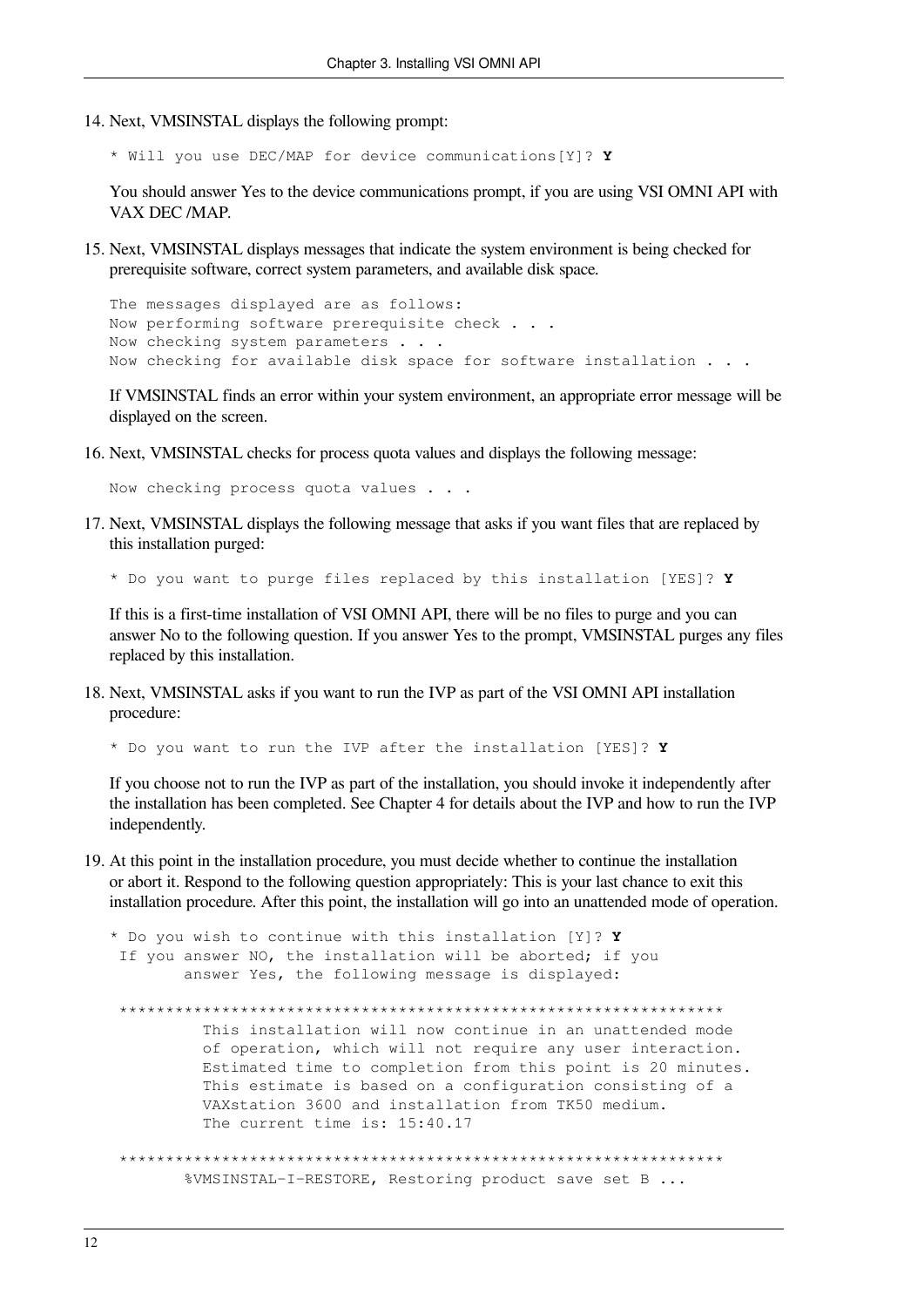```
 Now building the database...
        Now configuring VSI OMNI API for use with DEC/MAP as the network
 provider....
        %VMSINSTAL-I-SYSDIR, This product creates system directory
 [SYSHLP.EXAMPLES.VSI OMNI API].
        %VMSINSTAL-I-RESTORE, Restoring product save set C ...
        %VMSINSTAL-I-MOVEFILES, Files will now be moved to their target
 directories...
        © VMS Software, Inc. 2018,2017. All Rights Reserved.
        Startup procedure for: VSI OMNI API V4.1
        Now checking process privileges...
        Now checking for VSI OMNI API license...
        Now checking that prerequisite software has been started...
        MDS Application Name OMNI$IVP_SENDER
        At 28-MAR-2017 15:51:28.66
        Successfully registered in local directory
        MDS Application Name OMNI$IVP_REC
        At 28-MAR-2017 15:51:32.73
        Successfully registered in local directory
       Address OMNI$IVP R P.OMNI$IVP R S.OMNI$IVP R T.
        At 28-MAR-2017 15:51:36.83
        Successfully registered
        SYNTAX TRANSFORMATION MMS-PCI
        At 28-MAR-2017 15:51:40.06
        Successfully registered
        Now installing the VSI OMNI API sharable images...
        Now creating the OMNI$CP process...
        %RUN-S-PROC_ID, identification of created process is 20200184
        %OMNI-S-STARTUP, VSI OMNI API startup successfully completed
            +-----------------------------------------------+
 | |
            | The VSI OMNI API IVP will now be invoked.... |
 | |
            +-----------------------------------------------+
        © VMS Software, Inc. 2018,2017. All Rights Reserved.
        Installation Verification Procedure for: VSI OMNI API V4.1
        Now checking process quota values...
        Now creating IVP VMD's...
        Now running the VSI OMNI API IVP sender application...
        The VSI OMNI API IVP sender application has run successfully.
        %OMNI-S-IVP, the VSI OMNI API IVP has successfully completed
                  Installation of OMNI V4.1 completed at 15:52
                  VMSINSTAL procedure done at 15:52
        $
        $ LO
          SYSTEM logged out at 28-MAR-2017 15:53:55.66
```
20. The VSI OMNI API installation is now complete.

#### **Note**

For postinstallation information, please see [Chapter](#page-20-0) 4.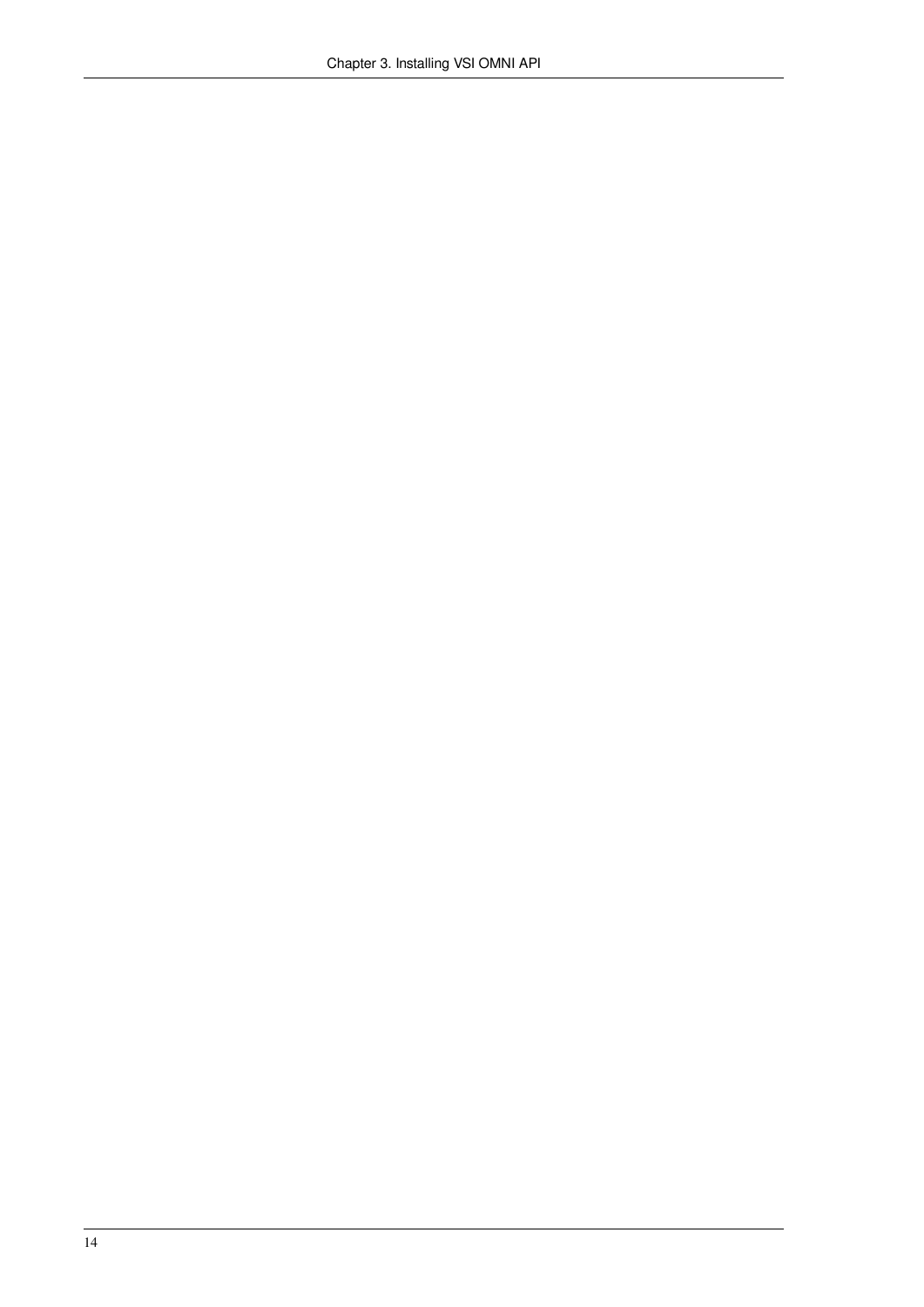# <span id="page-20-0"></span>**Chapter 4. Postinstallation Considerations**

This chapter explains how to start, verify, and stop VSI OMNI API. Also, the chapter provides information on other postinstallation considerations.

# <span id="page-20-1"></span>**4.1. Starting VSI OMNI API**

You must have the following privileges enabled before you invoke the VSI OMNI API startup command procedure:

- DETACH
- PRMMBX
- **SYSNAM**
- CMKRNL
- SYSGBL
- PRMGBL
- WORLD
- GROUP

You can start VSI OMNI API by typing the following command:

#### \$ **@SYS\$STARTUP:OMNI\$STARTUP Return**

Also, you can enter the above startup command in your system startup so that VSI OMNI API will start automatically each time the system is booted. For details about system startup, see the *VMS System Management Subkit*.

### **Note**

Remember that the VAX DEC/MAP startup com- mand procedure (SYS\$STARTUP:MAP \$STARTUP.COM) and the VAX Rdb/VMS (Run-time option) startup command procedure (SYS \$STARTUP:RMONSTART.COM) must be running before you invoke the VSI OMNI API startup command procedure (SYS\$STARTUP:OMNI\$STARTUP.COM).

### <span id="page-20-2"></span>**4.2. Running the Installation Verification Procedure**

If you did not run the IVP as part of the VSI OMNI API installation, you should run it independently after you have installed the product and started it.

You must have the following privileges enabled before you invoke the VSI OMNI API IVP: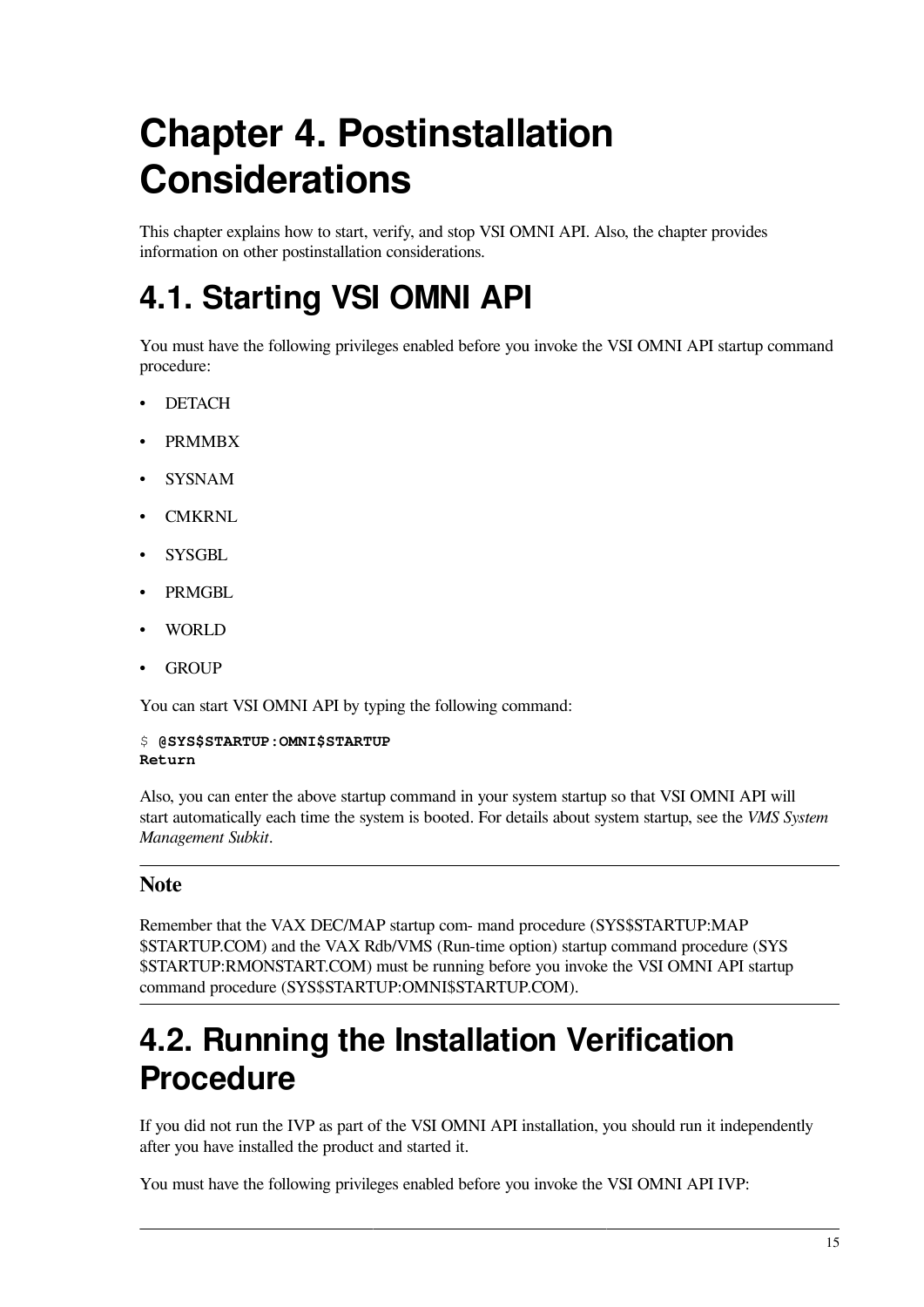- NETMBX
- PRMMBX
- **SYSLCK**
- WORLD
- **GROUP**

To run the IVP, enter:

#### \$ **@SYS\$TEST:OMNI\$IVP.COM Return**

### **Note**

Before you run the IVP, VSI OMNI API should be started. See [Section](#page-20-1) 4.1.

The VSI OMNI API IVP verifies that the VSI OMNI API software system is correctly installed. As the IVP progresses, information messages are displayed. If the IVP fails, a message is displayed indicating the reason for the failure. You should correct the problem and reexecute the IVP. When the VSI OMNI API IVP executes successfully, the VSI OMNI API software system is ready for use.

# <span id="page-21-0"></span>**4.3. Resolving IVP Failures**

The VSI OMNI API IVP can fail for various reasons. [Table](#page-21-1) 4.1 indicates possible causes for IVP failure and ways to resolve the IVP problem.

<span id="page-21-1"></span>

| <b>Table 4.1. Resolving IVP Failures</b> |  |  |  |
|------------------------------------------|--|--|--|
|------------------------------------------|--|--|--|

| <b>Possible Cause</b>                                                | <b>Resolution</b>                                                                                                                          |
|----------------------------------------------------------------------|--------------------------------------------------------------------------------------------------------------------------------------------|
| VOTS account set to DISUSER in AUTHORIZE                             | Run the AUTHORIZE utility and modify the<br>DISUSER flag.                                                                                  |
| VOTS account PASSWORD does not match in<br>VAX DEC/MAP and AUTHORIZE | Run MAPCL and check the TRANSPORT<br>password. Compare the password in AUTHORIZE<br>and make corrections in AUTHORIZE.                     |
| VOTS account quotas not sufficient                                   | Run the AUTHORIZE utility and compare the<br>values with those found in the Account Quota table<br>in this guide. Make needed corrections. |
| VAX Rdb was not running.                                             | Check for the existence of the<br>"RDMS_MONITOR" process. Start VAX Rdb, if<br>the process is not found.                                   |
| VAX DEC/MAP was not running.                                         | Check for the existence of the "LES\$ACP" and<br>"OSIF\$OSAKSERVER" processes. Start VAX<br>DEC/MAP, if the processes are notfound.        |

### **Note**

Additional information on why the IVP may have failed can be found in a log file in the VOTS account default directory named OMNI\$START\_RCVR.LOG.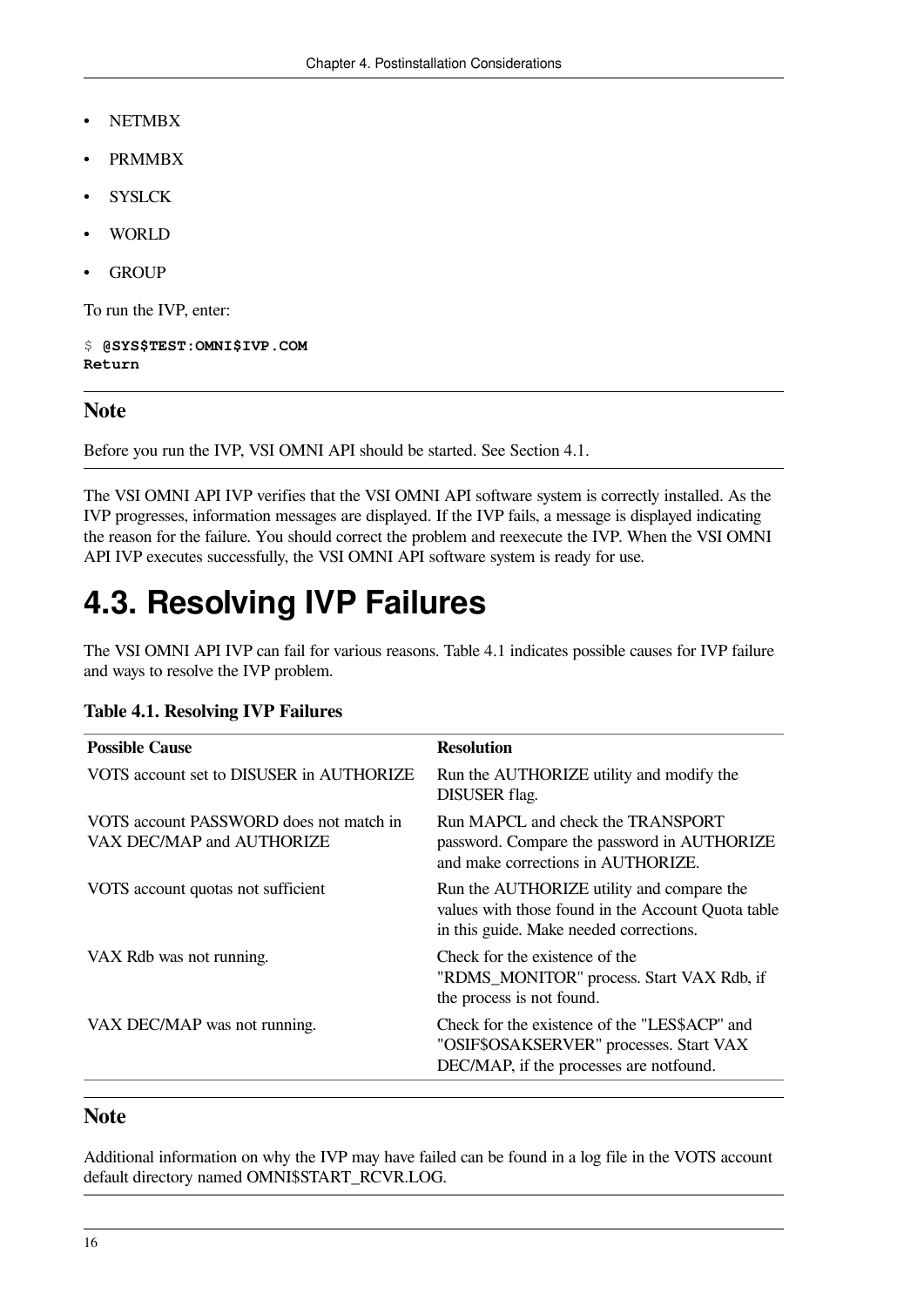### <span id="page-22-0"></span>**4.4. User Account Quotas and Privileges**

<span id="page-22-2"></span>Each VSI OMNI API user account should have the account quotas shown in [Table](#page-22-2) 4.2:

| <b>Attribute</b> | <b>Minimum Value</b> |
|------------------|----------------------|
| <b>ASTlm</b>     | 24                   |
| <b>BIOlm</b>     | 18                   |
| <b>BYTIm</b>     | 20480                |
| <b>DIOlm</b>     | 18                   |
| <b>ENQlm</b>     | 2000                 |
| FILlm            | 50                   |
| Pgflquo          | 20000                |
| Prclm            | $1+$                 |
| WSdef            | 256                  |
| WSextent         | 3072                 |
| <b>WSquo</b>     | 768                  |

**Table 4.2. Account Quotas**

# <span id="page-22-1"></span>**4.5. Stopping VSI OMNI API**

You must have the following privileges enabled before you invoke the VSI OMNI API stop procedure:

- DETACH
- PRMMBX
- SYSNAM
- CMKRNL
- SYSGBL
- PRMGBL
- WORLD
- GROUP

To manually shut down VSI OMNI API, enter:

#### \$ **@SYS\$MANAGER:OMNI\$STOP.COM Return**

If you want VSI OMNI API to shut down automatically each time your system is brought down, include this in the SYS\$MANAGER:SYSHUTDWN.COM file (the site-specific shutdown file):

#### **Note**

Be sure that OMNI\$STOP.COM is executed before MAP\$STOP.COM and before the RMONSTOP.COM in the system site shutdown file, SYS\$MANAGER:SYSHUTDWN.COM.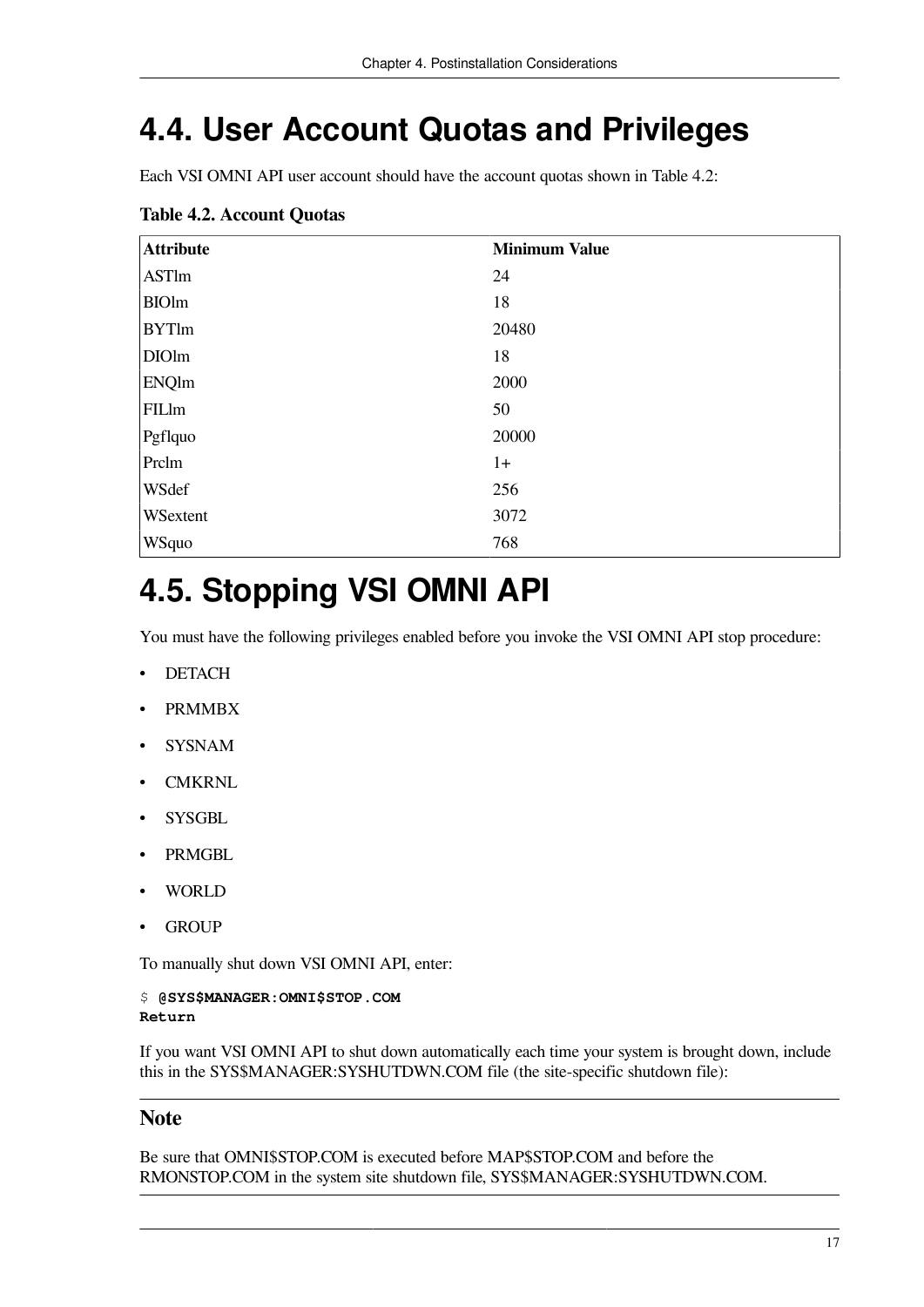# <span id="page-23-0"></span>**4.6. VSI OMNI API Example Programs**

As part of the VSI OMNI API installation, a directory is created that contains VSI OMNI API example programs; and as part of the VSI OMNI API startup command procedure, a system-wide logical name, OMNI\$EXAMPLES, is created.

It is recommended that you review these program examples before you design and implement applications that will interface with VSI OMNI API.

# <span id="page-23-1"></span>**4.7. The VSI OMNI API Database and Rdb**

VSI OMNI API utilizes a VAX Rdb/VMS database. It is recommended that you periodically backup this database.

The VSI OMNI API database files are:

- SYS\$LIBRARY:OMNI\$DATABASE.RDB
- SYS\$LIBRARY:OMNI\$DATABASE.SNP

See the *VAX Rdb/VMS RDO and RMU Reference Manual* for details on how to backup the Rdb database.

Also, if you upgrade your version of VAX Rdb/VMS, you must verify that your existing VSI OMNI API database is compatible with the VAX Rdb/VMS upgrade.

### <span id="page-23-2"></span>**4.8. Determining and Reporting Problems**

If an error occurs while you are using VSI OMNI API, you should submit a Software Performance Report (SPR).

When you submit an SPR, follow these steps:

- Describe as accurately as possible the state of the system and the circumstance in which the problem occurred.
- Illustrate the problem with specific examples.
- State the problem concisely.
- Report only one problem per SPR.
- This ensures a quick response.
- Notify your Software Services representative, who will submit your SPR.

Experience shows that many SPRs do not contain sufficient information to enable duplication or identification of the problem. Complete and concise information will help Digital resolve your software problems.

If you find an error in the VSI OMNI API documentation, you should fill out and submit the Reader's Comments form that is in the back of the manual in which the error was found. Specify the title of the manual and include the section and page number where a description of the error appears.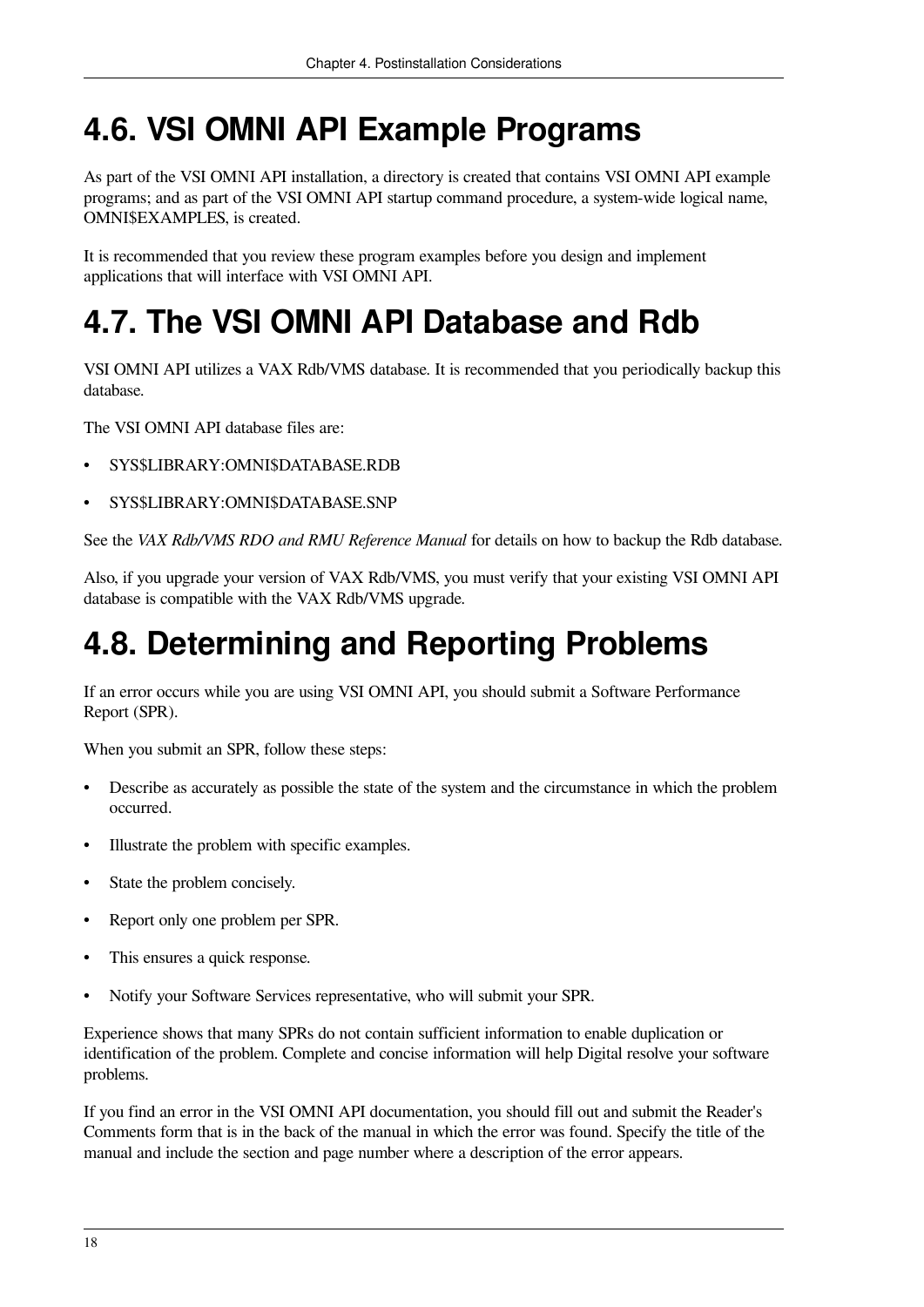# <span id="page-24-0"></span>**Appendix A. VSI OMNI API Files Added or Modified on the System**

This appendix lists the VSI OMNI API files that are added or modified by the installation procedure.

# <span id="page-24-1"></span>**A.1. Files Added**

The following files have been added: SYS\$COMMON:[SYS\$STARTUP]OMNI\$STARTUP.COM SYS\$COMMON:[SYSEXE]OMNI\$CL.EXE SYS\$COMMON:[SYSEXE]OMNI\$CP.EXE SYS\$COMMON:[SYSEXE]OMNI\$ODF.EXE SYS\$COMMON:[SYSEXE]OMNI\$VIEW.EXE SYS\$COMMON:[SYSHLP]OMNI\$APPL\_PROG\_GUIDE.PS SYS\$COMMON:[SYSHLP]OMNI\$APPL\_PROG\_GUIDE.TXT SYS\$COMMON:[SYSHLP]OMNI\$CL.HLB SYS\$COMMON:[SYSHLP]OMNI\$GUIDE\_TO\_OMNIVIEW.PS SYS\$COMMON:[SYSHLP]OMNI\$GUIDE\_TO\_OMNIVIEW.TXT SYS\$COMMON:[SYSHLP]OMNI\$INSTALLATION\_GUIDE.PS SYS\$COMMON:[SYSHLP]OMNI\$INSTALLATION\_GUIDE.TXT SYS\$COMMON:[SYSHLP]OMNI\$NETWORK\_MNGR\_GUIDE.PS SYS\$COMMON:[SYSHLP]OMNI\$NETWORK\_MNGR\_GUIDE.TXT SYS\$COMMON:[SYSHLP]OMNI\$ODF\_HELP.HLB SYS\$COMMON:[SYSHLP]OMNI\$VIEW.HLB SYS\$COMMON:[SYSHLP]OMNI011.RELEASE\_NOTES SYS\$COMMON:[SYSHLP.EXAMPLES]DECOMNI.DIR SYS\$COMMON:[SYSHLP.EXAMPLES.DECOMNI]OMNI\$FORTRAN\_READ.FOR SYS\$COMMON:[SYSHLP.EXAMPLES.DECOMNI]OMNI\$FORTRAN\_READ\_RSP.FOR SYS\$COMMON:[SYSHLP.EXAMPLES.DECOMNI]OMNI\$LOAD\_DEF\_VAR.C SYS\$COMMON:[SYSHLP.EXAMPLES.DECOMNI]OMNI \$MMSI\_GET\_DOM\_ATTR\_EXAMPLE.C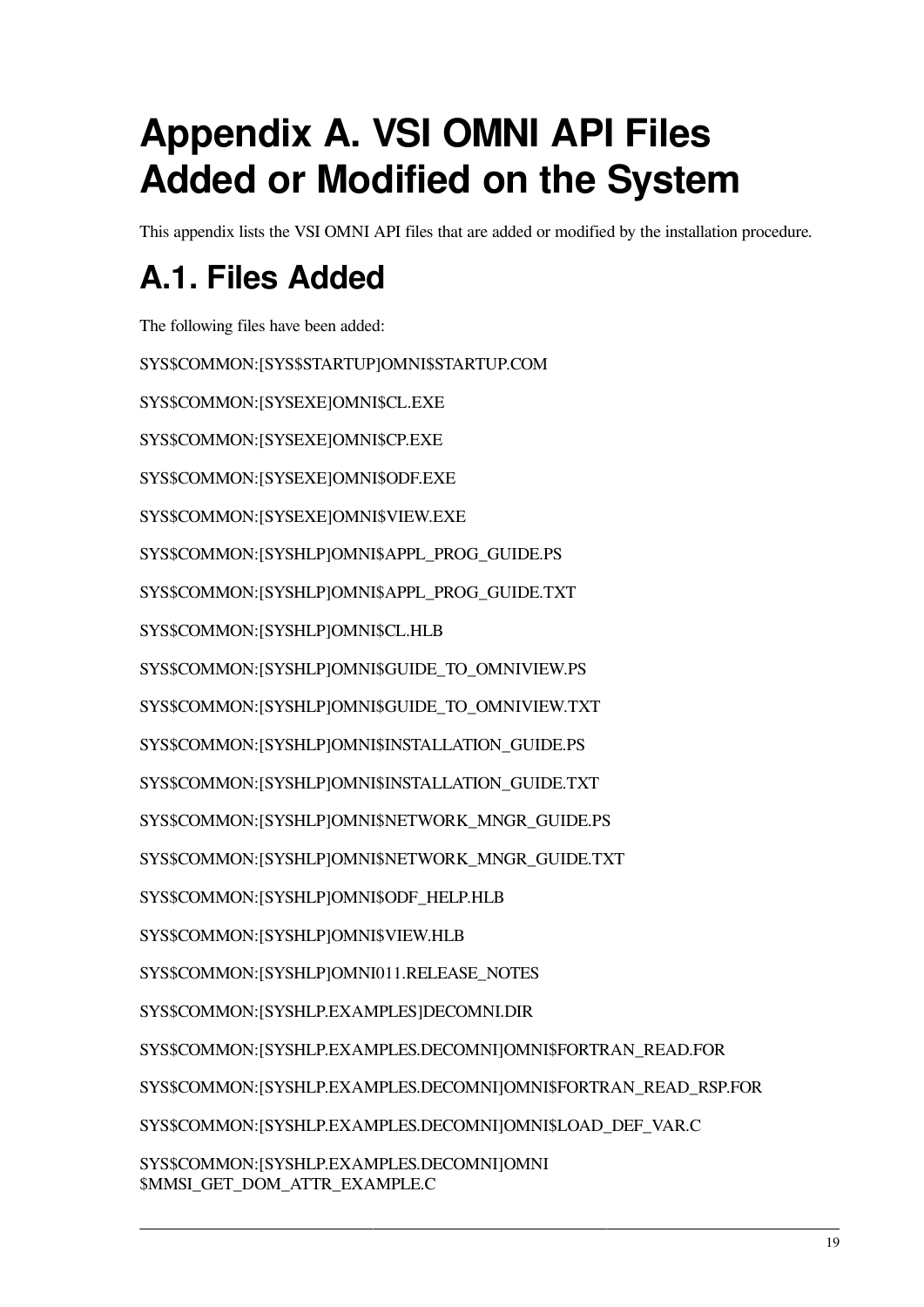SYS\$COMMON:[SYSHLP.EXAMPLES.DECOMNI]OMNI\$MMSI\_GET\_PI\_ATTR\_EXAMPLE.C SYS\$COMMON:[SYSHLP.EXAMPLES.DECOMNI]OMNI\$MMSI\_IDENTIFY\_EXAMPLE.C SYS\$COMMON:[SYSHLP.EXAMPLES.DECOMNI]OMNI\$MMSI\_STATUS\_EXAMPLE.C SYS\$COMMON:[SYSHLP.EXAMPLES.DECOMNI]OMNI\$ODF-VAR.TXT SYS\$COMMON:[SYSHLP.EXAMPLES.DECOMNI]OMNI\$ODF\_EXAMPLE.TXT SYS\$COMMON:[SYSHLP.EXAMPLES.DECOMNI]OMNI\$READ\_DOM\_ATTR\_EXAMPLE.C SYS\$COMMON:[SYSHLP.EXAMPLES.DECOMNI]OMNI\$READ\_EXAMPLE.C SYS\$COMMON:[SYSHLP.EXAMPLES.DECOMNI]OMNI\$RUN\_TIME\_PI\_DOM.C SYS\$COMMON:[SYSHLP.EXAMPLES.DECOMNI]OMNI\$RUN\_TIME\_VAR.C SYS\$COMMON:[SYSHLP.EXAMPLES.DECOMNI]OMNI\$RUN\_TIME\_VMD.C SYS\$COMMON:[SYSHLP.EXAMPLES.DECOMNI]OMNI\$WRITE\_EXAMPLE.C SYS\$COMMON:[SYSLIB]OMNI\$CODES.ADA SYS\$COMMON:[SYSLIB]OMNI\$CODES.BAS SYS\$COMMON:[SYSLIB]OMNI\$CODES.FOR SYS\$COMMON:[SYSLIB]OMNI\$CODES.H SYS\$COMMON:[SYSLIB]OMNI\$CODES.MAR SYS\$COMMON:[SYSLIB]OMNI\$CODES.PAS SYS\$COMMON:[SYSLIB]OMNI\$CODES.PLI SYS\$COMMON:[SYSLIB]OMNI\$CODES.R32 SYS\$COMMON:[SYSLIB]OMNI\$DATABASE.RDB SYS\$COMMON:[SYSLIB]OMNI\$DATABASE.SNP SYS\$COMMON:[SYSLIB]OMNI\$DEFS.ADA SYS\$COMMON:[SYSLIB]OMNI\$DEFS.BAS SYS\$COMMON:[SYSLIB]OMNI\$DEFS.FOR SYS\$COMMON:[SYSLIB]OMNI\$DEFS.H SYS\$COMMON:[SYSLIB]OMNI\$DEFS.MAR SYS\$COMMON:[SYSLIB]OMNI\$DEFS.PAS SYS\$COMMON:[SYSLIB]OMNI\$DEFS.PLI SYS\$COMMON:[SYSLIB]OMNI\$DEFS.R32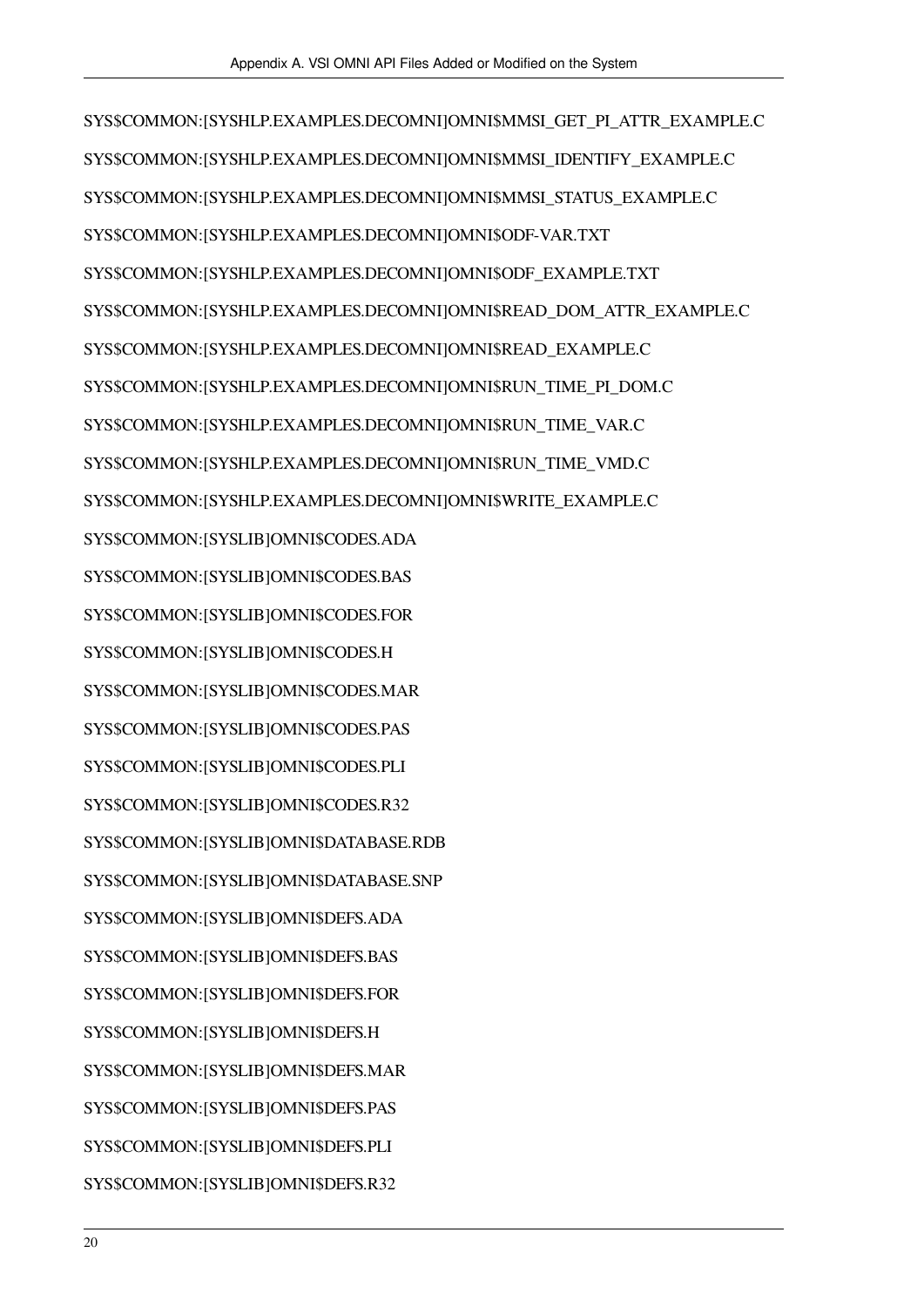SYS\$COMMON:[SYSLIB]OMNI\$MMSI\_CODES.H SYS\$COMMON:[SYSLIB]OMNI\$MMSI\_DEFS.H SYS\$COMMON:[SYSLIB]OMNI\$OBJECTS.OLB SYS\$COMMON:[SYSLIB]OMNI\$VAXCSHR.EXE SYS\$COMMON:[SYSLIB]OMNI\$VAXVMSSHR.EXE SYS\$COMMON:[SYSLIB]OMNI\_VIEW.UID SYS\$COMMON:[SYSMGR]OMNI\$STOP.COM SYS\$COMMON:[SYSMSG]OMNI\$CODES\_MSG.EXE SYS\$COMMON:[SYSTEST]OMNI\$IVP.COM SYS\$COMMON:[SYSTEST]OMNI\$IVP\_RCVR.EXE SYS\$COMMON:[SYSTEST]OMNI\$IVP\_SNDR.EXE SYS\$COMMON:[SYSTEST]OMNI\$START\_RCVR.COM SYS\$COMMON:[SYS\$STARTUP]OMNI\$STARTUP.COM

# <span id="page-26-0"></span>**A.2. Files Modified**

No files have been modified.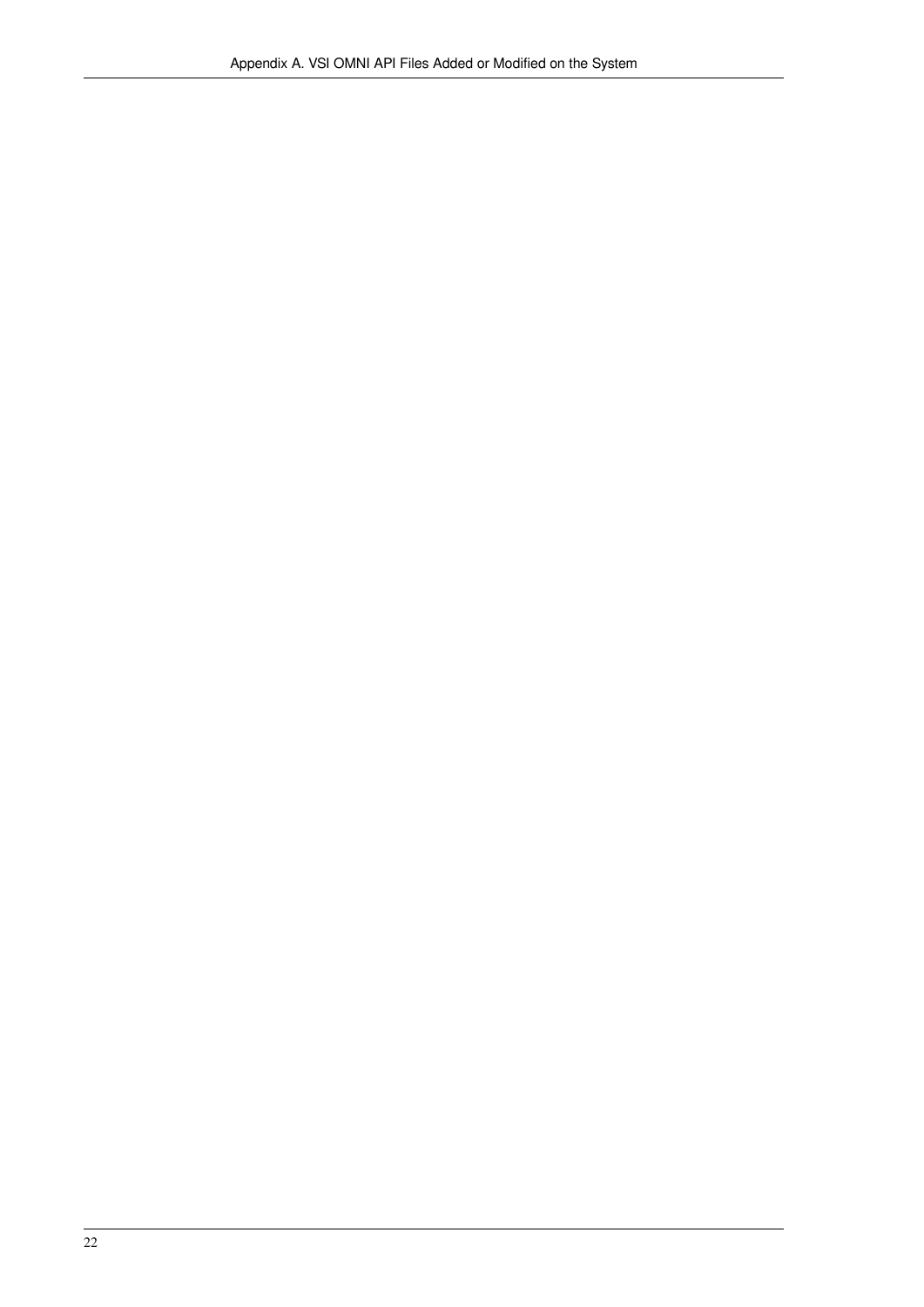# <span id="page-28-0"></span>**Appendix B. Installation Example**

<span id="page-28-1"></span>This appendix contains a sample installation session.

### **B.1. Installation Session**

```
Welcome to VAX/VMS V5.4-2
  Username: SYSTEM
  Password:
               Welcome to VAX/VMS version V5.4-2 on node SAFRON
         Last interactive login on Thursday, 28-MAR-2017 14:58
         Last non-interactive login on Thursday, 28-MAR-2017 15:36
 \mathsf{S} $ @SYS$UPDATE:VMSINSTAL OMNI011 MUA0: OPTIONS N
               VAX/VMS Software Product Installation Procedure V5.4-2
  It is 28-MAR-2017 at 15:38.
  Enter a question mark (?) at any time for help.
  * Are you satisfied with the backup of your system disk [YES]? Y
  The following products will be processed:
       OMNI V4.1
               Beginning installation of OMNI V4.1 at 15:38
  %VMSINSTAL-I-RESTORE, Restoring product save set A ...
         Release notes included with this kit are always copied to SYS$HELP.
         Additional Release Notes Options:
               1. Display release notes
               2. Print release notes
               3. Both 1 and 2
               4. None of the above
  * Select option [2]: 4
   * Do you want to continue the installation [NO]? Y
  %VMSINSTAL-I-RELMOVED, Product's release notes have been moved to SYS
$HELP.
  © VMS Software, Inc. 1990,2017. All Rights Reserved.
  Installation procedure for VSI OMNI API V4.1
       All of the VSI OMNI API documentation is now provided in an
 electronic
       online fashion. That is, all documents are provided in both ASCII
 text
       and Postscript file formats as part of this software kit. Once moved
       to disk you may read them using any of the following methods:
       ASCII text formatted files - Using the editor of your choice.
       -------------------------- - Using the DCL command TYPE/PAGE.
                                                      - Print the file(s).
       POSTSCRIPT formatted files - Display on a workstation with VIEW
 command
                      ----------- - Print the file(s).
   * Press RETURN to continue:
       Accessing the VSI OMNI API Installation Guide
       --------------------------------------------
       You now have the following options for accessing this product's
       installation guide. Note: The installation guide will always be
       copied to SYS$HELP as OMNI$INSTALLATION_GUIDE.TXT filename.
       1. Displayed on your screen now.
       2. Print the installation guide.
       3. Both 1 and 2.
       4. None of the above.
```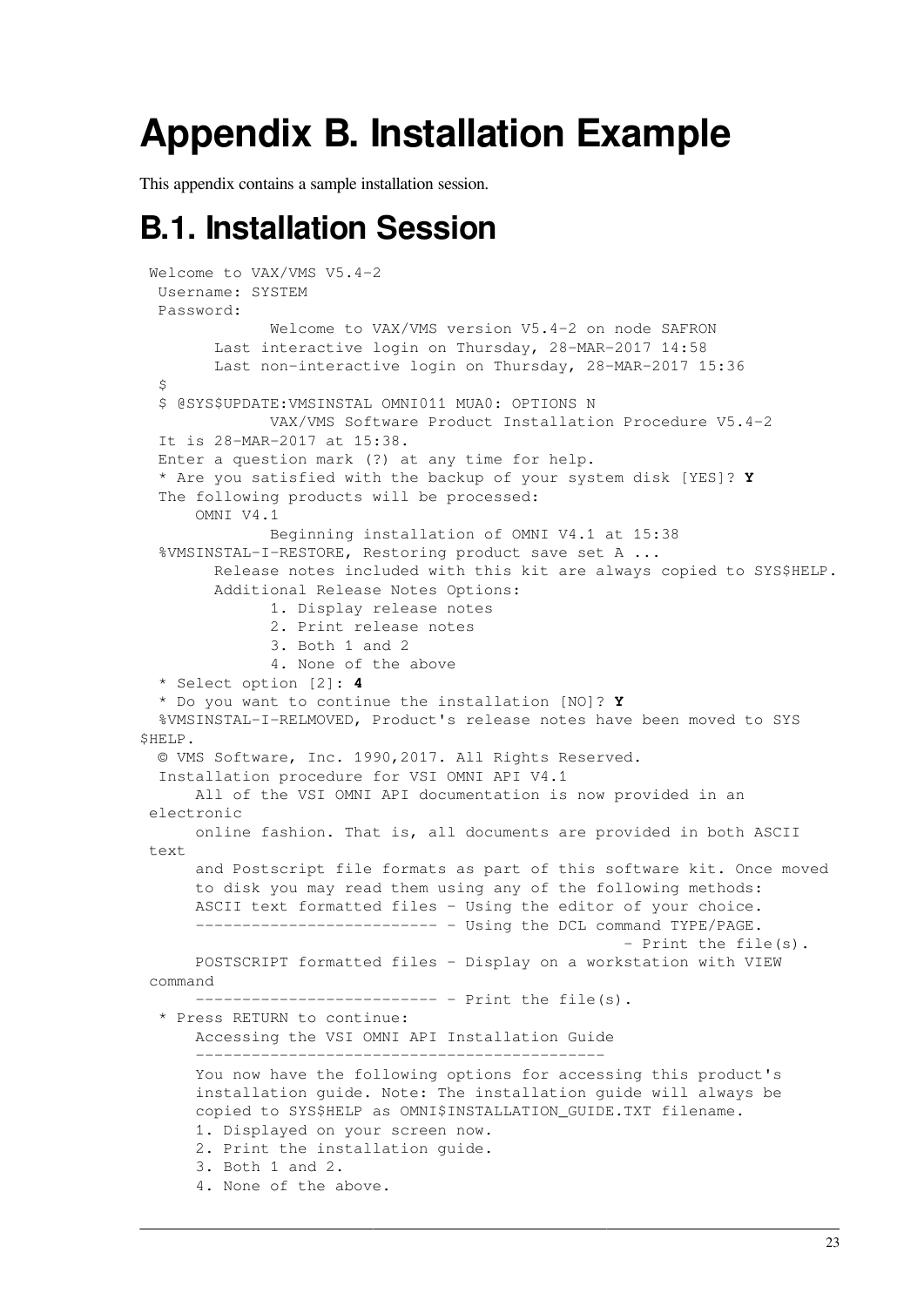\* Select option [1]: **4** Your are now being given an opportunity to exit this installation procedure. An ASCII text format of the installation guide will be copied to SYS\$HELP even if you choose not to continue the instal lation at this point. \* Do you wish to continue this installation [N]? **Y** The ASCII text format of the VSI OMNI API Installation Guide will be copied to the following: DIRECTORY: SYS\$HELP FILENAME: OMNI\$INSTALLATION\_GUIDE.TXT \* Press RETURN to continue: The VSI OMNI API online documentation set consists of the following books: Title: Filename: VSI OMNI API Software Installation Guide OMNI\$INSTALLATION\_GUIDE VSI OMNI API Application Programmer's Guide OMNI\$APPL\_PROG\_GUIDE VSI OMNI API Guide to Using OmniView OMNI\$GUIDE\_TO\_OMNIVIEW VSI OMNI API Network Manager's Guide OMNI\$NETWORK\_MNGR\_GUIDE You will now be given the option of having all of these online books copied to the destination of your choice. The amout of free disk space needed  $t \circ$  transfer these files is approximately 11000 blocks. NOTE: Both ASCII text and POSTSCRIPT versions of each book are provided,  $th$ e filename extensions are .TXT for ASCII text and .PS for POSTSCRIPT. \* Would you like the online documentation copied to disk [Y]? **Y** \* Enter the destination [SYS\$HELP]: **SYS\$HELP** Now checking available disk space... \* Do you wish to continue with this installation [N]? **Y** Product: VSI OMNI API Producer: DEC Version: 1.1 Release Date: 4-APR-2017 \* Does this product have an authorization key registered and loaded? Y \* Will you use DEC/MAP for device communications [Y]? **Y** Now performing software prerequisite check... Now checking system parameters... Now checking available disk space for software installation... Now checking process quota values... \* Do you want to purge files replaced by this installation [YES]? **Y** \* Do you want to run the IVP after the installation [YES]? **Y** This is your last chance to exit this installation procedure. After this point, the installation will go into an unattended mode of operation. \* Do you wish to continue with this installation [Y]? **Y** \*\*\*\*\*\*\*\*\*\*\*\*\*\*\*\*\*\*\*\*\*\*\*\*\*\*\*\*\*\*\*\*\*\*\*\*\*\*\*\*\*\*\*\*\*\*\*\*\*\*\*\*\*\*\*\*\*\*\*\*\*\*\*\*\* This installation will now continue in an unattended mode of operation, which will not require any user interaction. Estimated time to completion from this point is 20 minutes. This estimate is based on a configuration consisting of a VAXstation 3600 and installation from TK50 medium. The current time is: 15:40.17 \*\*\*\*\*\*\*\*\*\*\*\*\*\*\*\*\*\*\*\*\*\*\*\*\*\*\*\*\*\*\*\*\*\*\*\*\*\*\*\*\*\*\*\*\*\*\*\*\*\*\*\*\*\*\*\*\*\*\*\*\*\*\*\*\* %VMSINSTAL-I-RESTORE, Restoring product save set B ... Now building the database...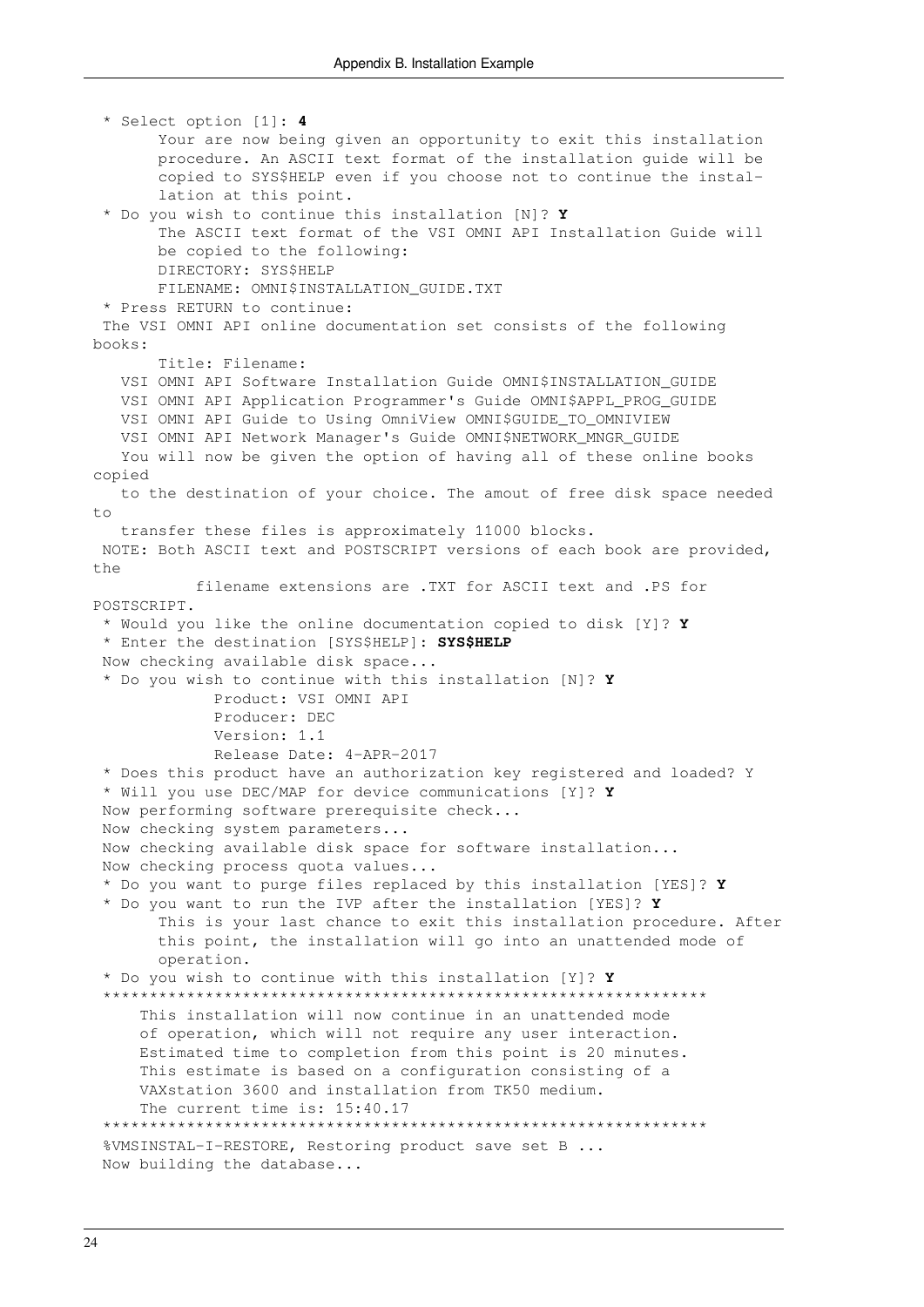```
 Now configuring VSI OMNI API for use with DEC/MAP as the network
 provider....
  %VMSINSTAL-I-SYSDIR, This product creates system directory
 [SYSHLP.EXAMPLES.DECOMNI].
  %VMSINSTAL-I-RESTORE, Restoring product save set C ...
  %VMSINSTAL-I-MOVEFILES, Files will now be moved to their target
 directories...
  © VMS Software, Inc.. 1990,2017. All Rights Reserved.
  Startup procedure for: VSI OMNI API V4.1
  Now checking process privileges...
  Now checking for VSI OMNI API license...
  Now checking that prerequisite software has been started...
    MDS Application Name OMNI$IVP_SENDER
    At 28-MAR-2017 15:51:28.66
    Successfully registered in local directory
    MDS Application Name OMNI$IVP_REC
    At 28-MAR-2017 15:51:32.73
    Successfully registered in local directory
    Address OMNI$IVP_R_P.OMNI$IVP_R_S.OMNI$IVP_R_T.
    At 28-MAR-2017 15:51:36.83
    Successfully registered
    SYNTAX TRANSFORMATION MMS-PCI
    At 28-MAR-2017 15:51:40.06
    Successfully registered
  Now installing the VSI OMNI API sharable images...
  Now creating the OMNI$CP process...
  %RUN-S-PROC_ID, identification of created process is 20200184
  %OMNI-S-STARTUP, VSI OMNI API startup successfully completed
        +-----------------------------------------------+
 | |
       | The VSI OMNI API IVP will now be invoked....
 | |
        +-----------------------------------------------+
  © VMS Software, Inc. 1990,2017. All Rights Reserved.
  Installation Verification Procedure for: VSI OMNI API V4.1
  Now checking process quota values...
  Now creating IVP VMD's...
  Now running the VSI OMNI API IVP sender application...
  The VSI OMNI API IVP sender application has run successfully.
  %OMNI-S-IVP, the VSI OMNI API IVP has successfully completed
              Installation of OMNI V4.1 completed at 15:52
              VMSINSTAL procedure done at 15:52
 \mathsf{S} $ LO
      SYSTEM logged out at 28-MAR-2017 15:53:55.66
```